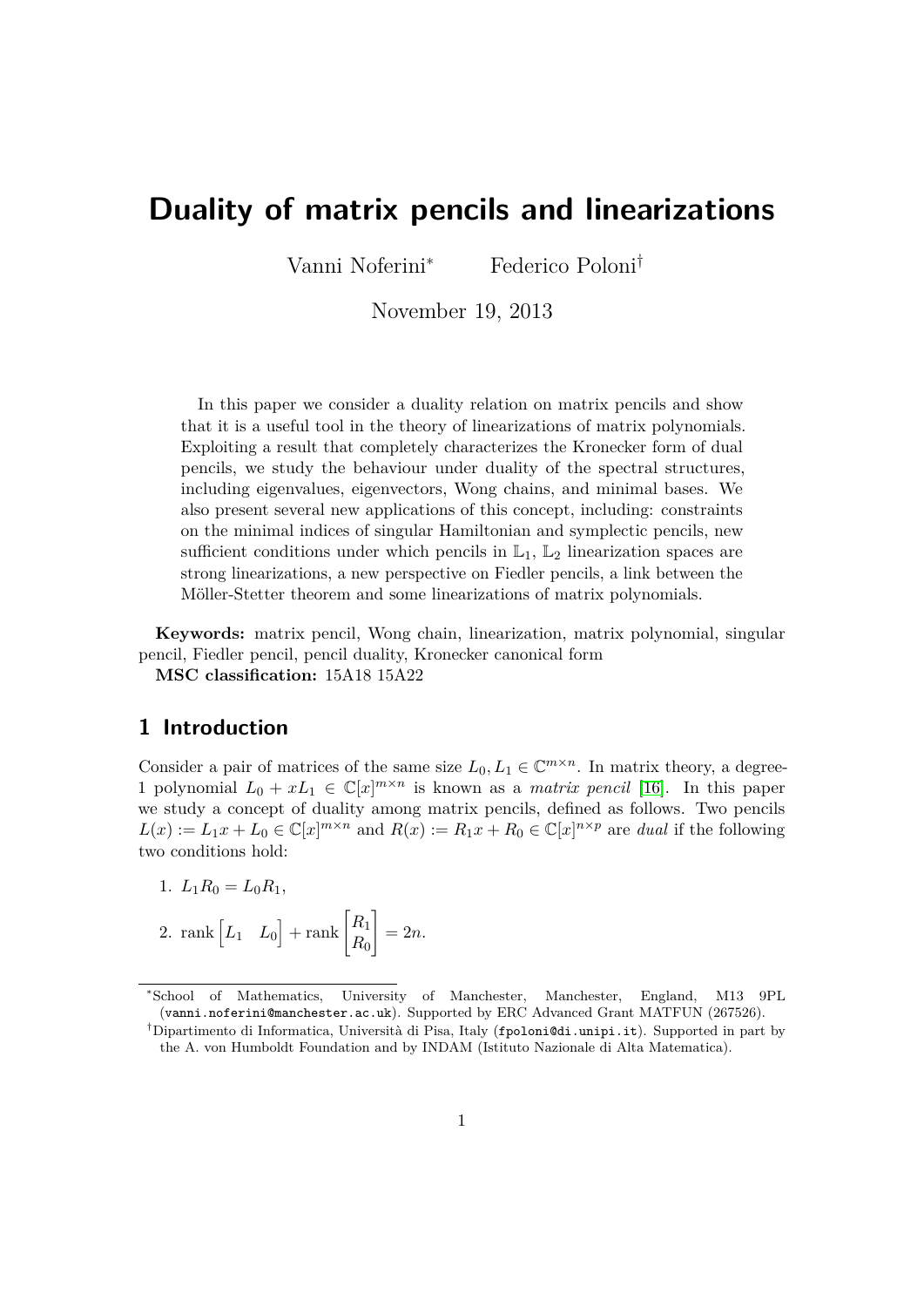In this case, we say that  $L(x)$  is a *left dual* of  $R(x)$ , and, conversely,  $R(x)$  is a *right dual* for  $L(x)$ .

We emphasize that this paper is not the first study of duality. Dual pencils appear in [\[22,](#page-26-0) Section 1.3], where they are given the name of consistent pencils and some of their theoretical properties are stated. Moreover, one can recognize the use of duality (of regular pencils only, which is a less interesting case) in the study of doubling and inverse-free methods [\[2,](#page-24-0) [9,](#page-25-1) [27\]](#page-26-1), as well as in the work [\[3\]](#page-24-1), which gives an elegant algebraic theory of operations on matrix pencils.

Yet, this technique seems to be underused with respect to its potential and we would like to bring it to the attention of the matrix pencil community. We will argue that it is an elegant tool for the theoretical study of matrix pencils, that allows us to obtain new results and revisit old ones, greatly simplifying the treatment of singular cases.

The structure of the paper is the following: in Section [2,](#page-1-0) we recall some basic definitions and classical results on matrix pencils and matrix polynomials. In Sections [3](#page-4-0) and [4,](#page-7-0) we state some theoretical results describing how Kronecker canonical form, eigenvectors and minimal bases change under duality. We then show how duality can be used for several tasks in different applications:

- describing the possible Kronecker forms of singular symplectic and Hamiltonian pencils (Section [5\)](#page-10-0);
- revisiting and simplifying proofs about the spectral properties of square (possibly singular) Fiedler pencils (Section [7\)](#page-15-0);
- developing a connection between duality and the vector spaces of linearizations  $\mathbb{L}_1$ and  $\mathbb{L}_2$  introduced in [\[25\]](#page-26-2), obtaining new insight for the singular case (Section [8\)](#page-19-0);
- illustrating a connection between the Möller-Stetter theorem and some specific linearization of a matrix polynomial (Section [9\)](#page-20-0).

We conclude the paper by describing two different methods that can be used to compute duals, and showing how they can be combined with the theory presented here to derive old and new linearizations (Section [10\)](#page-22-0).

Most of the theory developed in this paper is applicable to any field  $\mathbb{F}$ . If the field is not closed, eigenvalues are sought in its algebraic closure. For simplicity, however, our exposition is for  $\mathbb{F} = \mathbb{C}$ .

# <span id="page-1-0"></span>**2 Preliminaries on matrix pencils and polynomials**

In this section, we recall some classical definitions and results on matrix pencils and polynomials. Throughout the paper, the ring of scalar polynomials with coefficients in  $\mathbb{C}$  is denoted by  $\mathbb{C}[x]$ , and the set of those with degree not larger than *d* by  $\mathbb{C}[x]_d$ . The notation We denote by  $R^{m \times n}$  the set of  $m \times n$  matrices with coefficients in *R*. The dimensions *m* and *n* are allowed to be zero [\[7,](#page-24-2) page 90].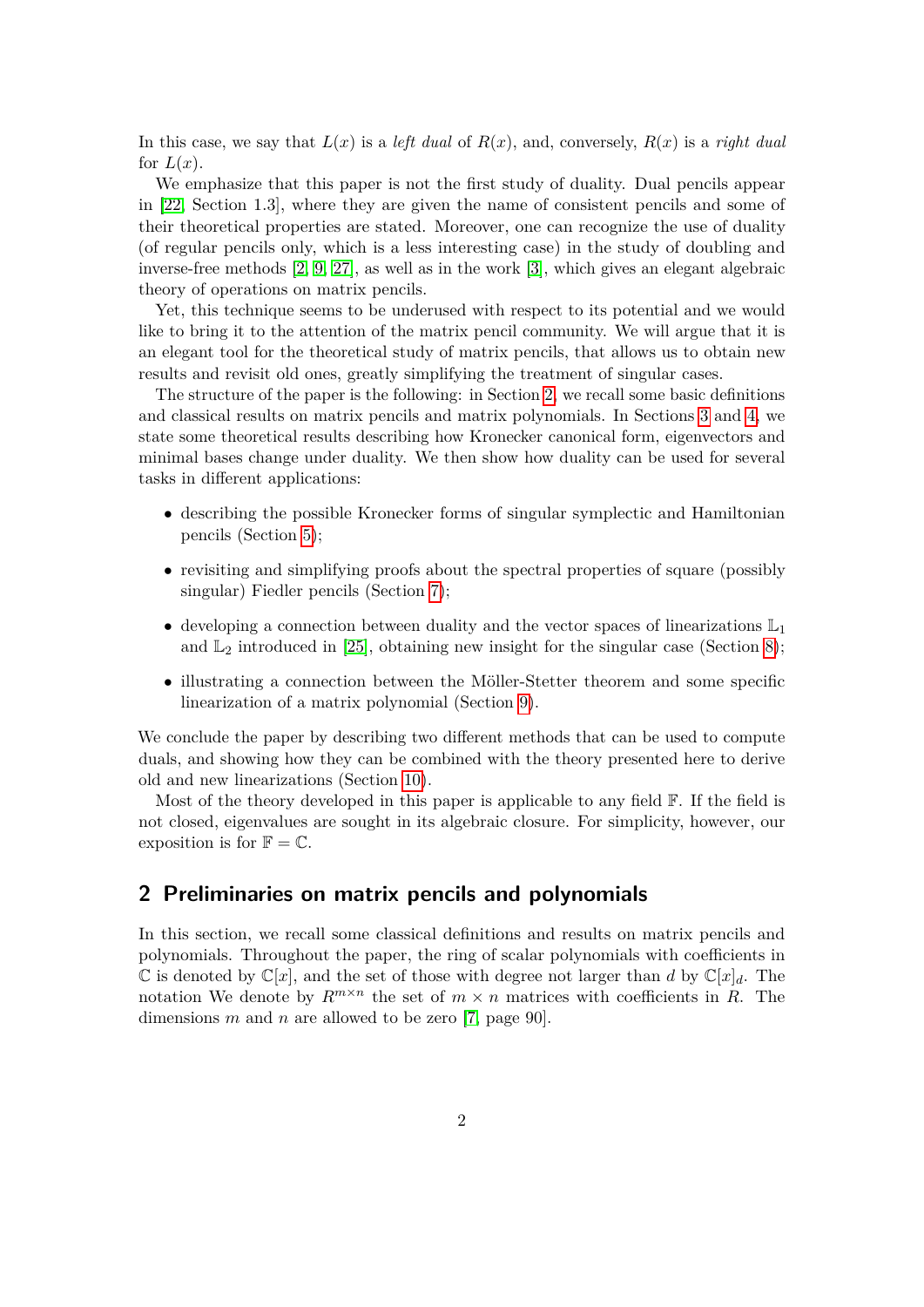We denote by  $diag(M_1, M_2, \ldots, M_m)$  the block diagonal matrix formed by concatenating diagonally the (not necessarily square) blocks  $M_1, M_2, \ldots, M_m$ . We introduce the notation

$$
K_{k,k+1}(x) := [0_{k\times 1} \quad I_k] \quad x - [I_k \quad 0_{k\times 1}], \quad K_{k+1,k}(x) := K_{k,k+1}(x)^T,
$$

where *k* is allowed to be zero (giving  $0 \times 1$  and  $1 \times 0$  blocks, respectively). Moreover, let  $J_k^{(\lambda)}$  $\lambda_k^{(\lambda)}$  denote a Jordan block with size *k* and eigenvalue  $\lambda$ .

The following result about matrix pencils is classical [\[16,](#page-25-0) Chapter 12], and reduces to the Jordan canonical form of a matrix when one considers monic square pencils.

<span id="page-2-0"></span>**Theorem 2.1** (Kronecker canonical form). *For every matrix pencil*  $L(x) \in \mathbb{C}[x]_1^{m \times n}$ , *there exist nonsingular matrices*  $U \in \mathbb{C}^{m \times m}, V \in \mathbb{C}^{n \times n}$  such that  $B(x) = UL(x)V$  has *the form*  $B(x) = \text{diag}(B_1(x), B_2(x), \ldots, B_t(x))$ *, where each block*  $B_i(x)$  *is one among:* 

- *1.*  $xI J_{k_1}^{(\lambda)}$  $\binom{N}{k_i}$  (Jordan block of size  $k_i$ ),
- 2.  $xJ_{k_i}^{(0)} I$  (Jordan block at infinity of size  $k_i$ ),
- *3.*  $K_{k_i,k_i+1}(x)$  (right singular block of size  $k_i \times (k_i+1)$ ),
- 4.  $K_{k_i+1,k_i}(x)$  (left singular block of size  $(k_i+1) \times k_i$ ).

*The pencil*  $B(x)$  *is unique up to a permutation of the diagonal blocks. Therefore, the number of blocks of each kind, size and eigenvalue is an invariant of the pencil*  $L(x)$ .

For the sake of brevity, throughout the paper we will often use the acronym KCF.

It is straightforward to generalize the concept of a matrix pencil to polynomials of higher degree. This leads to the definition of *matrix polynomials* [\[19\]](#page-25-2),  $A(x) := \sum_{i=0}^{d} A_i x^i$  $\mathbb{C}[x]^{m \times n}$ . A matrix polynomial is called *regular* if it is square and det  $A(x)$  is not the zero polynomial, and *singular* otherwise.

Sometimes, in the theory of matrix polynomials it is convenient to allow for a zero leading coefficient (see, e.g., [\[26\]](#page-26-3)). For this reason, in our exposition we will not exclude this possibility. When we write about a matrix polynomial  $A(x) = \sum_{i=0}^{d} A_i x^i$ , we agree that the leading factor could be the zero matrix. The natural number *d* is therefore an arbitrarily fixed *grade*, equal to or larger than the degree, which is attached artificially to the polynomial [\[26\]](#page-26-3). However, in most applications the leading coefficient is nonzero: a reader uncomfortable with the concept of grade may simply think of *d* as the degree.

A finite eigenvalue of a matrix polynomial  $A(x)$  is defined as a complex number  $\lambda$  such that the rank of  $A(\lambda)$  as a matrix over the field  $\mathbb C$  is lower than the rank of  $A(x)$  as a matrix over the field of rational functions  $\mathbb{C}(x)$ . Infinite eigenvalues can be defined as zero eigenvalues of rev  $A(x)$ , where the operator rev is defined by

$$
rev \sum_{i=0}^{d} A_i x^i := \sum_{i=0}^{d} A_{d-i} x^i.
$$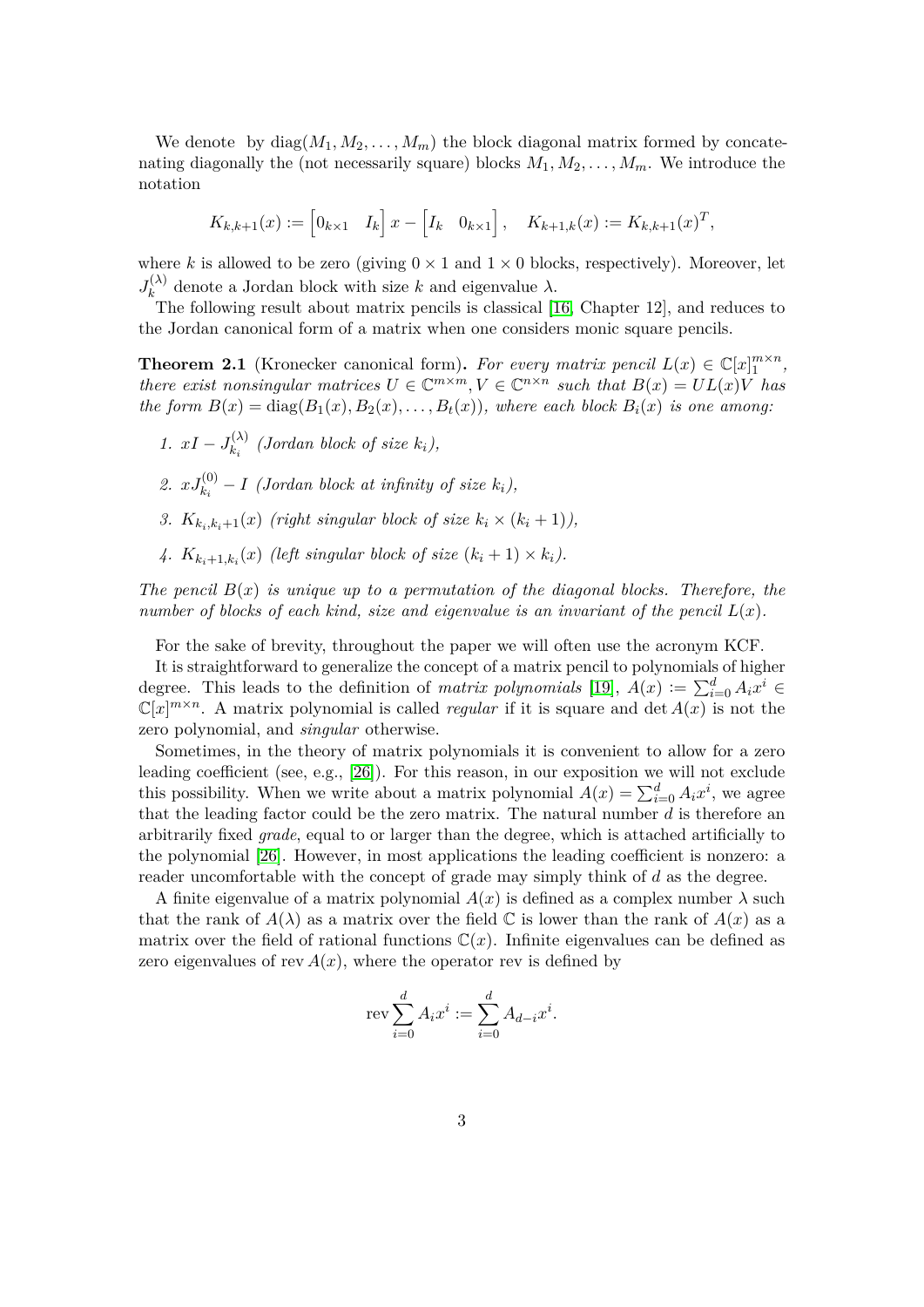Furthermore, the Jordan invariants can be extended to the polynomial case, resulting in the concepts of *elementary divisors* and *partial multiplicities*; we refer the reader to the classic books [\[16,](#page-25-0) [19\]](#page-25-2) for their definitions, which are not needed in detail here.

If  $A(x)$  is an  $m \times n$  matrix polynomial, then ker $\mathbb{C}(x) A(x)$  is a subspace of  $\mathbb{C}(x)^n$ , and it always has a polynomial basis, i.e., a basis composed by vectors  $v^{(k)} \in \mathbb{C}[x]^n$ . The *degree* of a vector polynomial  $v(x) = [v_i(x)] \in \mathbb{C}[x]^n$  is defined [\[15,](#page-25-3) Definition 1] as  $\max_{i=1}^n \deg v_i(x)$ . A *minimal basis* of  $A(x)$  [\[15,](#page-25-3) Definition 3] is a basis for the subspace  $\ker_{\mathbb{C}(x)} A(x)$  composed entirely of vector polynomials such that the sum of the degrees of its column vectors, known as the *order* [\[15,](#page-25-3) Definition 2] of the basis, is minimal among all possible polynomial bases. The degrees of the vectors that form a minimal basis, known as *(right) minimal indices*, are uniquely defined independently of the choice of the basis. It is known that minimal bases transform well under multiplication by invertible constant matrices; we give a simple proof in the next Lemma.

<span id="page-3-0"></span>**Lemma 2.2.** Let  $A(x) \in \mathbb{C}[x]^{m \times n}$ ,  $U \in GL_m(\mathbb{C})$  and  $V \in GL_n(\mathbb{C})$ . If  $M(x)$  is a *minimal basis for*  $UA(x)V$ *, then*  $VM(x)$  *is a minimal basis for*  $A(x)$ *, and has the same minimal indices.*

*Proof.* We recall that the *high order coefficient matrix* [\[15\]](#page-25-3) of  $M(x) \in \mathbb{C}[x]^{n \times p}$  is denoted by  $[M]_h$  and is defined as the matrix whose *j*th column consists of the coefficient of  $x^{\deg M_j}$  in  $M_j$ , where  $M_j$  is the *j*th column of  $M(x)$ .

Evidently,  $VM(x)$  is a basis of ker<sub>C(*x*)</sub>  $A(x)$ , so it suffices to prove minimality and preservation of minimal indices. By [\[15,](#page-25-3) Main Theorem], *M*(*x*) is minimal if and only if (a)  $M(x) \mod p(x)$  has full column rank for all irreducible  $p(x) \in \mathbb{C}[x]$  and (b)  $[M]_h$  has full column rank. Since  $M(x)$  is minimal,  $M(x) \mod (x-x_0) = M(x_0)$  has full column rank for all  $x_0 \in \mathbb{C}$ . Hence  $VM(x_0) = VM(x) \mod (x-x_0)$  has full column rank as well. Furthermore, denoting by  $M_j$  (resp.,  $VM_j$ ) the *j*th column of  $M(x)$  (resp.,  $VM(x)$ ), the two relations deg  $VM_j = \text{deg } M_j$  and  $[VM_j]_h = V[M_j]_h$  (hence  $[VM]_h = V[M]_h$ ) can be verified directly by expanding the polynomial vectors  $M_j$  and  $VM_j$  in powers of x.

We conclude that  $VM(x)$  is minimal and has the same minimal indices of  $M(x)$ .  $\square$ 

A simple consequence of Lemma [2.2](#page-3-0) is that one can determine the minimal basis of a pencil from its KCF; indeed, it is easy to verify that a minimal basis for the pencil  $B(x)$  described in Theorem [2.1](#page-2-0) is  $M(x) = \text{diag}(M_1(x), M_2(x), \ldots, M_t(x))$ , where  $M_i(x)$ is equal to

<span id="page-3-1"></span>
$$
\begin{bmatrix} x^{k_i} & x^{k_i-1} & \cdots & x & 1 \end{bmatrix}^T
$$
 (1)

if the block  $M_i(x)$  if of the form  $K_{k_i,k_i+1}(x)$ , and the empty vector in  $\mathbb{C}^{k\times 0}$  otherwise. Hence,  $VM(x)$  is a minimal basis for  $L(x)$  and its right minimal indices coincide with the row sizes  $k_i$  of the right singular blocks in its KCF.

Similarly, one can define left minimal indices as degrees of a minimal polynomial basis for the left kernel of  $A(x)$ , and for a pencil they coincide with the column sizes  $k_i$  of the  $K_{k_i+1,k_i}(x)$  Kronecker blocks.

Let us define the *block transpose*  $A^{\mathcal{B}}$  of a matrix A partitioned in blocks  $A_{ij}$  as the block matrix whose blocks are *Aji*. Clearly, this definition depends on the choice of the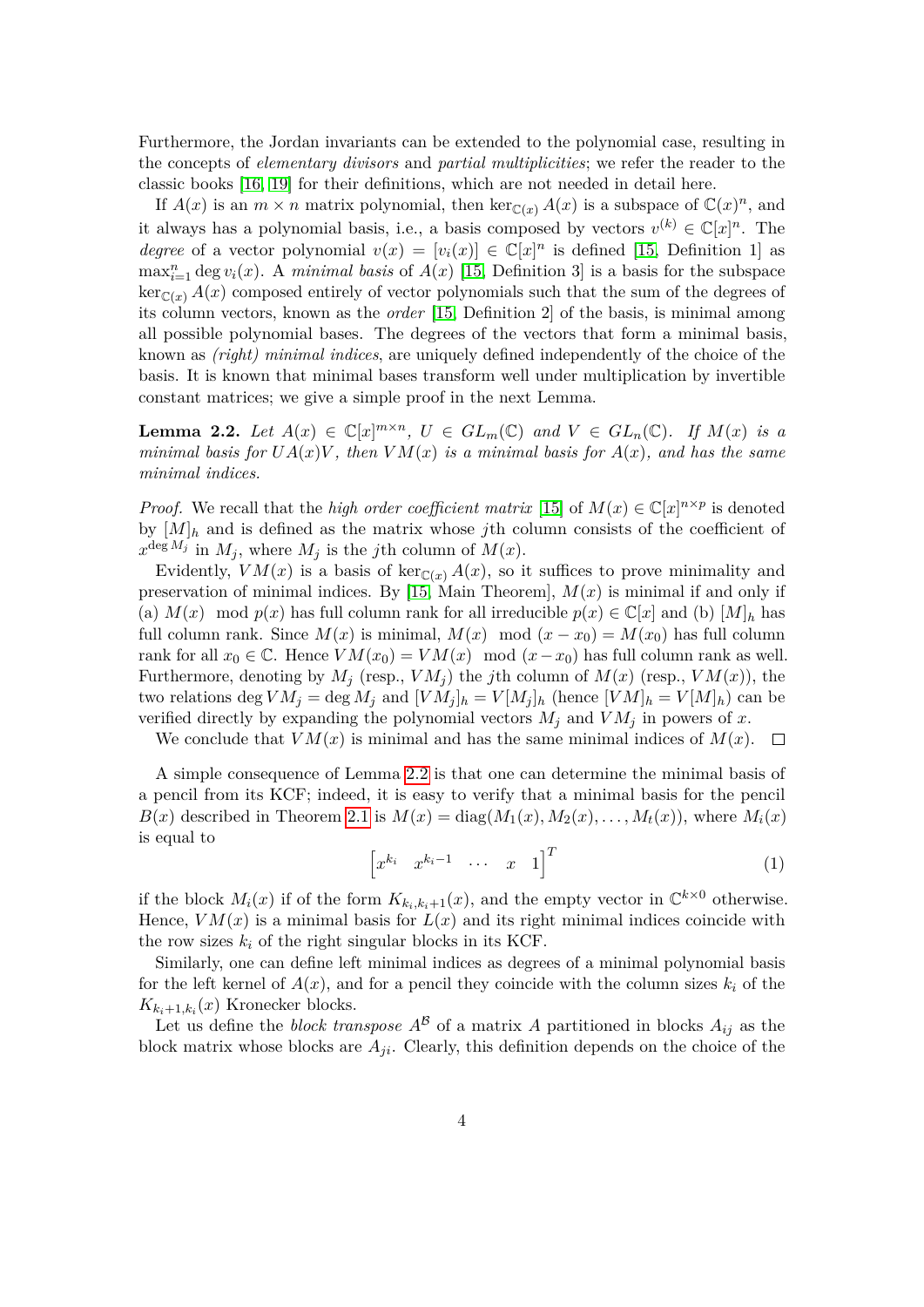block sizes, which should be clear from the context  $-$  in this paper, this means most often  $m \times n$  blocks. Moreover, given the matrix polynomial  $A(x) = \sum_{i=0}^{d} A_i x^i$ , we set

$$
row(A) = \begin{bmatrix} A_d & A_{d-1} & \cdots & A_0 \end{bmatrix}; \quad \text{col}(A) = (row(A))^B = \begin{bmatrix} A_d \\ A_{d-1} \\ \vdots \\ A_0 \end{bmatrix}.
$$

If row(A) has full row rank (or, equivalently, there is no nonzero  $w \in \mathbb{C}^m$  such that  $w<sup>T</sup> A(x) = 0$ , we say that  $A(x)$  is *row-minimal*. If col(*A*) has full column rank (or, equivalently, there is no nonzero  $v \in \mathbb{C}^n$  such that  $A(x)v = 0$ , we say that  $A(x)$  is *column-minimal*.

Finally, we define the special matrix

$$
J_n := \begin{bmatrix} 0 & I_n \\ -I_n & 0 \end{bmatrix}.
$$

# <span id="page-4-0"></span>**3 Dual pencils and Kronecker forms**

In this section, we derive some basic results concerning the Kronecker form of dual pencils. Such results will be central in the rest of the paper. Most of these results appear in the existing work on dual pencils by Kublanovskaya, Simonova and collaborators: see [\[21,](#page-25-4) [22,](#page-26-0) [32\]](#page-26-4) and the references therein. Nevertheless we have decided to include a self-contained exposition of these results, which seem to have been almost forgotten in the linear algebra community.

With the definitions stated in the previous section, the two conditions that define duality can be rewritten as

- 1.  $row(L)J_n col(R) = 0$ ,
- 2. rank row $(L)$  + rank col $(R)$  = 2*n*.

This formulation highlights the special role played by the two matrices  $col(R)$  and  $row(L)$ .

The rows of the matrix row(*L*) span the left nullspace of  $J_n \text{col}(R)$ . Thus, given a pencil  $R(x)$ , we can construct explicitly one of its left duals by taking a basis for the left null space of  $J_n \text{col}(R)$  and using it as the rows of row(*L*). The dual constructed in this way is row-minimal. Clearly, given any row-minimal left dual  $L(x)$ , any other left dual of  $R(x)$  can be constructed as  $ML(x)$ , where  $M \in \mathbb{C}^{k \times m}$  has full column rank.

Similarly, we can construct a column-minimal right dual of a given pencil  $L(x)$  by taking the right nullspace of row $(L)J_n$ . Any other right dual of  $L(x)$  can be obtained as *R*(*x*)*N* for a full-row-rank *N*.

We start from a lemma giving the duals of Kronecker blocks.

<span id="page-4-1"></span>**Lemma 3.1.** *1. Let*  $B(x)$  *be any nonsingular Kronecker block*  $(\lambda \in \mathbb{C}$  *or*  $\lambda = \infty)$ *. Then, B*(*x*) *is a left and right dual of itself.*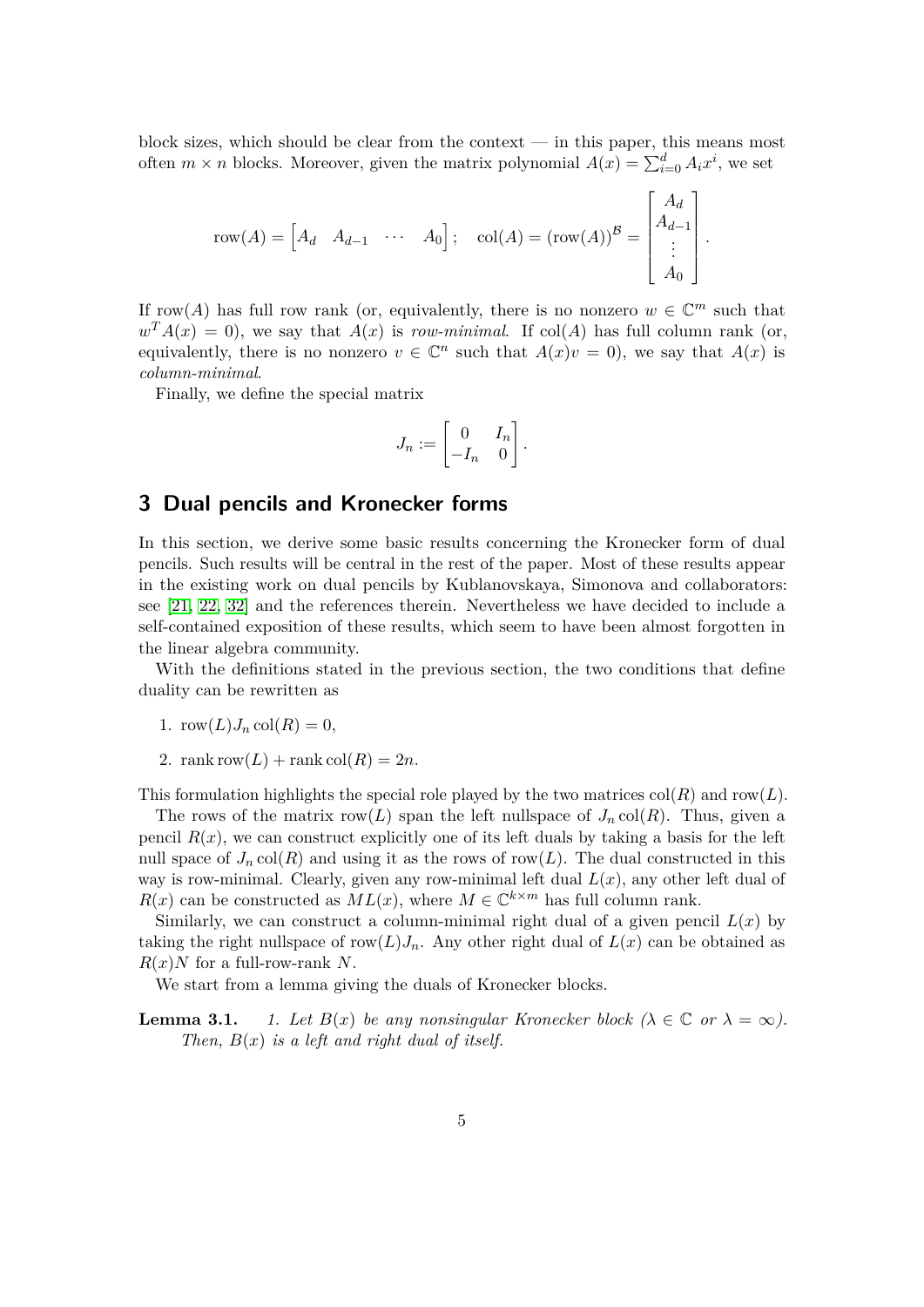- 2. A right dual of  $K_{k,k+1}(x)$  is  $K_{k+1,k+2}(x)$ . A left dual of  $K_{k,k+1}(x)$  is  $K_{k-1,k}(x)$  if  $k > 0$ *, and the empty matrix if*  $k = 0$ *.*
- 3. A left dual of  $K_{k+1,k}(x)$  is  $K_{k+2,k+1}(x)$ . A right dual of  $K_{k+1,k}(x)$  is  $K_{k,k-1}(x)$  if  $k > 0$ *, and the empty matrix if*  $k = 0$ *.*
- *Proof.* 1. It is easy to check that  $B_1B_0 = B_0B_1$ , where  $B(x) = B_1x + B_0$ , since one of the coefficients  $B_1$  or  $B_0$  is  $\pm I$ . For the same reason, row(*B*) and col(*B*) have full rank, since they contain an identity block.
	- 2. Note that it is enough to prove the condition on the right dual. We have

$$
\begin{bmatrix} 0 & I_k \end{bmatrix} \begin{bmatrix} -I_{k+1} & 0 \end{bmatrix} = \begin{bmatrix} 0 & -I_k & 0 \end{bmatrix} = \begin{bmatrix} -I_k & 0 \end{bmatrix} \begin{bmatrix} 0 & I_{k+1} \end{bmatrix}.
$$
 (2)

Moreover, rank row $(K_{k,k+1}(x)) = k$  and rank col $(K_{k+1,k+2}(x)) = k+2$  are checked easily, so the rank condition holds.

3. Transpose everything in [\(2\)](#page-5-0).

The following results characterize completely the KCF of dual pencils; it had (implicitly) appeared in [\[22,](#page-26-0) Section 1.3.2]: here we give a direct proof.

<span id="page-5-2"></span>**Theorem 3.2.** *Suppose that a pencil*  $A(x)$  *has Kronecker canonical form*  $UAV = B(x) =$ diag( $B_1(x), B_2(x), \ldots, B_t(x)$ ). *Then,* 

1. a row-minimal left dual of  $A(x)$  is  $S_l(x)U$ , where

$$
S_l(x) = \text{diag}(L_1(x), L_2(x), \dots, L_t(x)),
$$

*and*

$$
L_i(x) = \begin{cases} B_i(x) & \text{if } B_i(x) \text{ is any nonsingular Kronecker block,} \\ K_{k-1,k}(x) & \text{if } B_i(x) = K_{k,k+1}(x) \text{ with } k > 0, \\ K_{k+2,k+1}(x) & \text{if } B_i(x) = K_{k+1,k}(x), \\ \text{the } 0 \times 0 \text{ empty matrix} & \text{if } B_i(x) = K_{0,1}(x). \end{cases} \tag{3}
$$

- 2. All left duals of  $A(x)$  have KCF diag( $S_l(x)$ *,*  $K_{1,0}(x)$ *,*  $K_{1,0}(x)$ *, ...,*  $K_{1,0}(x)$ *), where we allow an arbitrary number of*  $K_{1,0}$  *blocks.*
- *3. a column-minimal right dual of*  $A(x)$  *is*  $R(x) = VS_r(x)$ *, where*

$$
S_r(x) = \text{diag}(R_1(x), R_2(x), \dots, R_t(x)),
$$

*and*

$$
R_i(x) = \begin{cases} B_i(x) & \text{if } B_i(x) \text{ is any nonsingular Kronecker block,} \\ K_{k+1,k+2}(x) & \text{if } B_i(x) = K_{k,k+1}(x), \\ K_{k,k-1}(x) & \text{if } B_i(x) = K_{k+1,k}(x) \text{ with } k > 0, \\ \text{the } 0 \times 0 \text{ empty matrix} & \text{if } B_i(x) = K_{1,0}(x). \end{cases}
$$

<span id="page-5-1"></span><span id="page-5-0"></span> $\Box$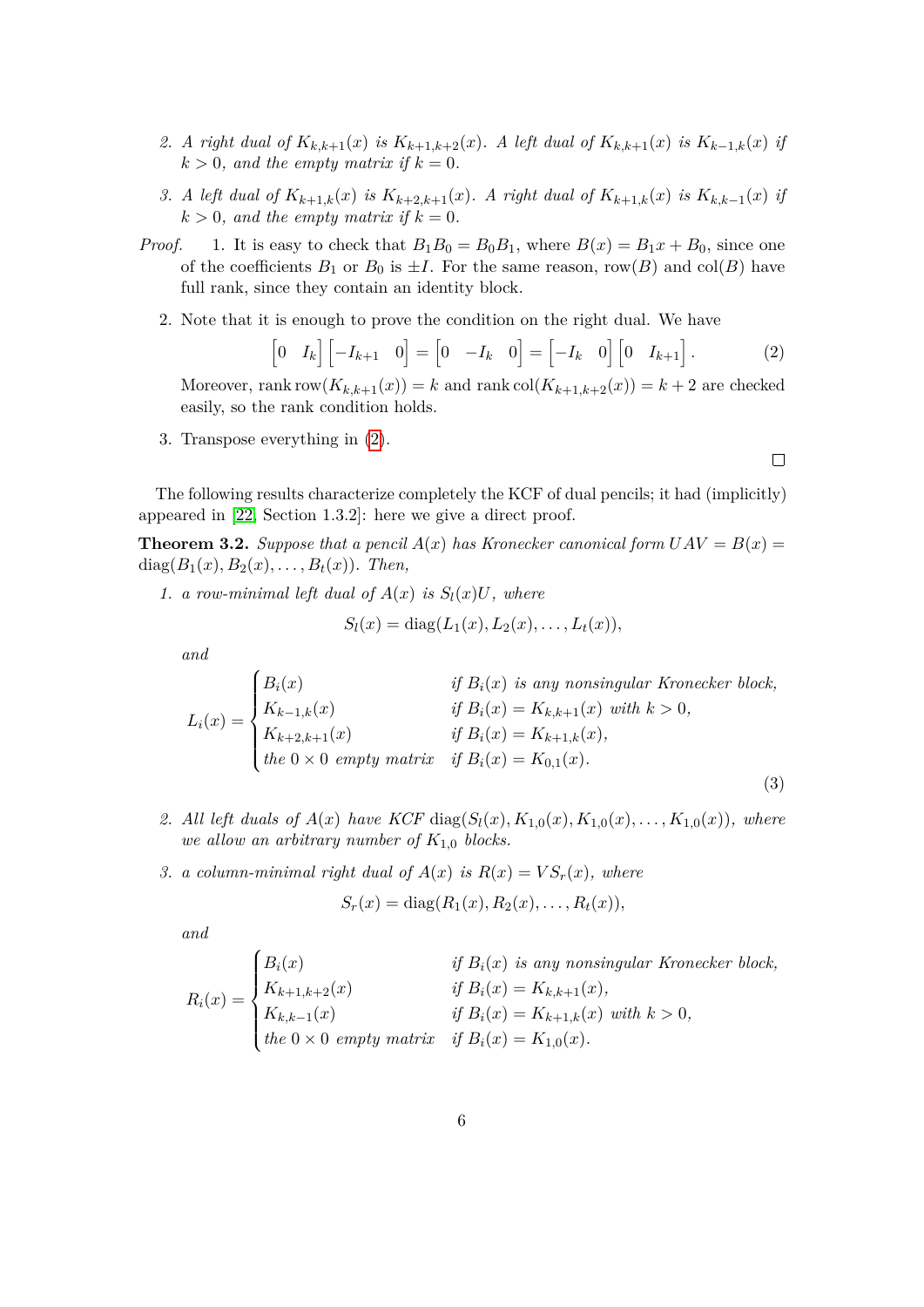- 4. All right duals of  $A(x)$  have KCF diag( $S_r(x)$ ,  $K_{0,1}(x)$ ,  $K_{0,1}(x)$ , ...,  $K_{0,1}(x)$ ), where *we allow an arbitrary number of*  $K_{0,1}$  *blocks.*
- *Proof.* 1 We have  $S_l(x)B(x) = 0$ , since it is a product between two conformally partitioned block diagonal matrices and the products between each pair of diagonal blocks vanishes because of Lemma [3.1.](#page-4-1) Hence  $S_l(x)UA(x)V = 0$ , but since *V* is invertible this implies  $S_l(x)UA(x) = 0$ .

It remains to verify the rank condition. Let  $m_i \times n_i$  be the dimension of  $L_i(x)$ . As argued above in the proof of Lemma [3.1,](#page-4-1) rank row $(L_i) = m_i$  for the first three kinds of blocks in [\(3\)](#page-5-1), and the same obviously holds for the fourth as well. Again by Lemma [3.1,](#page-4-1) rank col $(B_i) = 2n_i - m_i$  (since it is in the definition of duality) in the first three cases, and the same holds trivially for the fourth case. Now we have  $n = \sum_i n_i$ , rank row $(S_l(x)U) = \text{rank} \text{row}(S_l(x)) = \sum \text{rank} \text{row}(L_i) = \sum m_i$ , and  $rank col(B) = \sum rank col(B_i) = \sum (2n_i - m_i) = 2n - m.$ 

The dual  $S_l(x)U$  is row-minimal since each row( $L_i$ ) has full row rank, and hence so does  $row(S_l)$ .

2 Let  $D(x)$  be a left dual of  $A(x)$ . All left duals can be written as  $D(x) = ML(x)$ , where  $L(x)$  is a row-minimal dual and M is a full-column-rank matrix. If we complete M to a square invertible matrix as  $\begin{bmatrix} M & M' \end{bmatrix}$ , then we have

$$
D(x) = \begin{bmatrix} M & M' \end{bmatrix} \begin{bmatrix} L(x) \\ 0 \end{bmatrix}.
$$

Taking  $L(x) = S_l(x)U$ , which we know to be minimal, we have

$$
D(x) = \begin{bmatrix} M & M' \end{bmatrix} \begin{bmatrix} S_l(x) \\ 0 \end{bmatrix} U,
$$

 $\Box$ 

which is a Kronecker canonical form for  $D(x)$  with the required form.

3,4 are analogous to 1,2 and we omit the details.

In other words, when taking a left dual, the regular part is unchanged, the right minimal indices decrease by 1, and the left minimal indices increase by 1; the converse holds for right duals.

**Corollary 3.3.** *(Simultaneous Kronecker canonical form) For any dual pair*  $L(x)$ *,*  $R(x)$ *, there are nonsingular*  $U, V, W$  *such that*  $UL(x)V$  *and*  $V^{-1}R(x)W$  *are both in Kronecker canonical form.*

<span id="page-6-0"></span>In the theory of singular pencils, minimal bases and minimal indices play an important role. Therefore, we wish now to investigate how minimal bases change under duality. We note that a similar result is stated in [\[22,](#page-26-0) equation  $(1.3.4)$ ].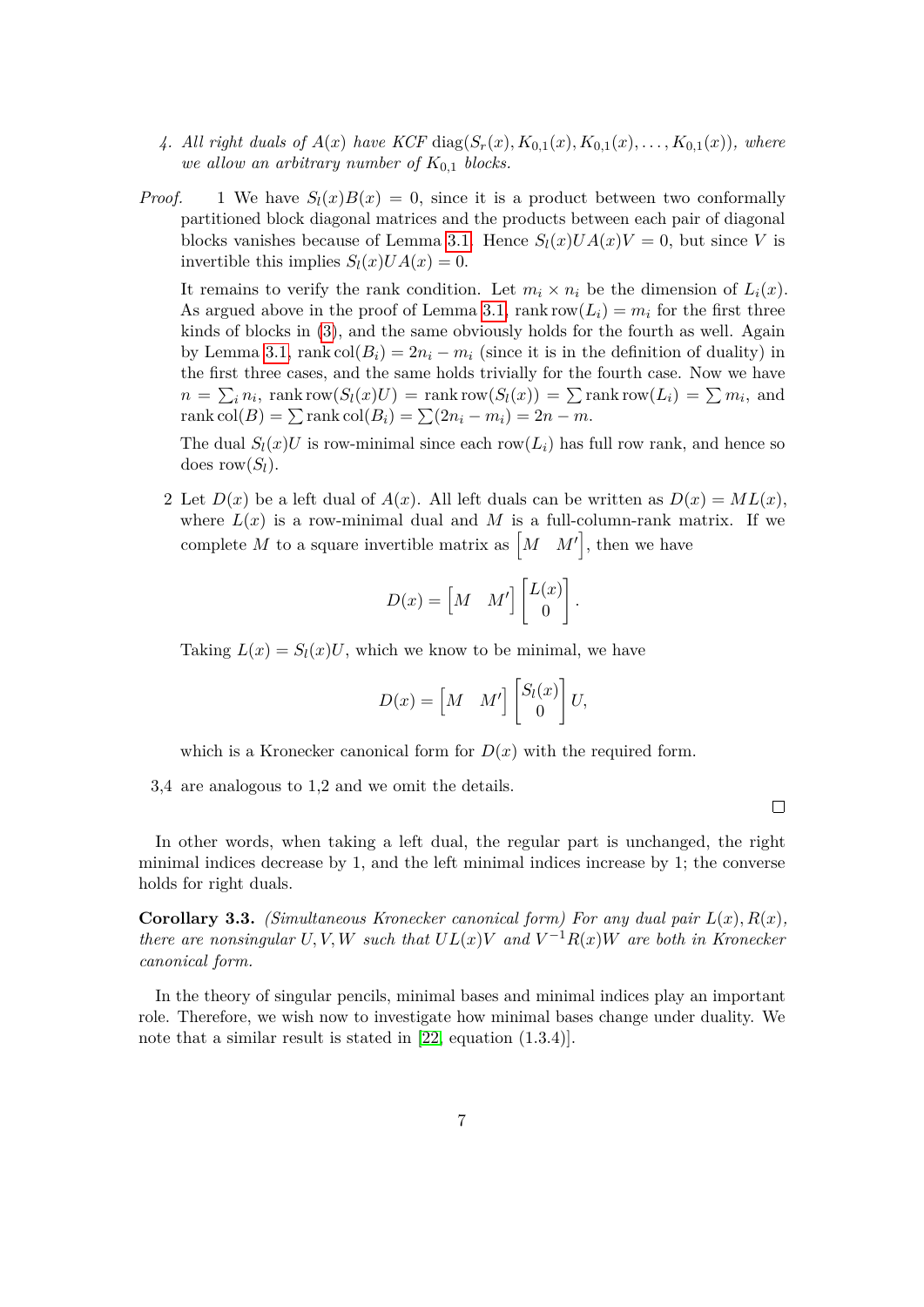**Theorem 3.4.** Let  $R(x) = R_1x + R_0$  and  $L(x) = L_1x + L_0$  be dual. Suppose that the *columns of*  $M(x)$  *are a right minimal basis for*  $R(x)$ *. For any*  $(\gamma, \delta) \in \mathbb{C}^2 \setminus \{(0,0)\},\$ *the columns of*  $\frac{\gamma R_1 + \delta R_0}{\gamma - \delta x} M(x)$  *are a right minimal basis of*  $L(x)$ *.* 

*Proof.* Notice first that it is sufficient to prove the result for  $L(x)$  and  $R(x)$  in KCF. Indeed, for generic  $L(x)$ ,  $R(x)$ , we can always reduce them to simultaneous KCF  $UL(x)V$ and  $V^{-1}R(x)W$ . Then,  $W^{-1}M(x)$  is a minimal basis of  $V^{-1}R(x)W$ ; if the result holds for pencils in KCF, then  $V^{-1} \frac{\gamma R_1 + \delta R_0}{\gamma - \delta x} M(x)$  is a minimal basis for  $UL(x)V$ . Hence, the same holds for  $\frac{\gamma R_1 + \delta R_0}{\gamma - \delta x} M(x)$  and  $L(x)$ .

Let us now prove the result assuming that  $L(x)$ ,  $R(x)$  are in KCF. For each block  $B_i$ of type  $K_{k_i,k_i+1}$ , with polynomial kernel  $M_i(x)$  as in [\(1\)](#page-3-1), we can verify directly that

$$
\widetilde{M}_i(x) := \frac{\gamma R_1 + \delta R_0}{\gamma - \delta x} M_i(x) = \begin{bmatrix} x^{k_i - 1} & x^{k_i - 2} & \cdots & x & 1 \end{bmatrix}^T.
$$

This vector is indeed a minimal basis for the kernel of the  $K_{k_i-1,k_i}$  block which is the left dual of  $B_i$ . For blocks  $B_i$  of types other than  $K_{i,i+1}$ , neither  $B_i$  nor its dual have a polynomial kernel, so we define  $M_i$  and  $\widetilde{M}_i$  to be empty vectors of the suitable dimensions (both  $k_i \times 0$  if  $B_i$  is a regular block, or  $k_{i+1} \times 0$  and  $k_i \times 0$  if  $B_i$  is of type  $K_{k_{i+1},k_i}$ ).

Therefore, the minimal basis  $M(x)$  = diag( $M_1(x), \ldots, M_t(x)$ ) is transformed via  $\frac{\gamma R_1 + \delta R_0}{\gamma - \delta x}$  into  $\widetilde{M}(x) = \text{diag}(\widetilde{M}_1(x), \ldots, \widetilde{M}_t(x))$ , which we know to be a minimal basis for the pencil in KCF  $L(x)$ .

In a similar way, it can be shown how a left minimal basis of  $R(x)$  can be constructed starting from a left minimal basis of  $L(x)$ . We omit the details as they are analogous to Theorem [3.4.](#page-6-0)

### <span id="page-7-0"></span>**4 Dual pencils and Wong chains**

In this section, we agree to the convention that  $\frac{1}{0} = : \infty$ , useful to analyze infinite eigenvalues. Moreover, we will need the following lemma.

<span id="page-7-1"></span>**Lemma 4.1.** Let  $L(x)$  and  $R(x)$  be a pair of dual pencils. Then the following identity *holds for all*  $\alpha, \beta, \gamma, \delta \in \mathbb{C}$ *:* 

$$
(\alpha L_1 + \beta L_0)(\gamma R_1 + \delta R_0) = (\gamma L_1 + \delta L_0)(\alpha R_1 + \beta R_0). \tag{4}
$$

*Proof.* If we expand the products, the identity reduces to  $(\alpha \delta - \beta \gamma) L_1 R_0 = (\alpha \delta - \beta \gamma) L_0 R_1$ , which holds because  $L_1R_0 = L_0R_1$ .  $\Box$ 

If  $L(x)$  and  $R(x)$  are square regular pencils, and v is an eigenvector of  $R(x)$  with eigenvalue  $x = \frac{\alpha}{\beta}$  $\frac{\alpha}{\beta} \in \mathbb{C} \cup \{\infty\}$ , then for each  $\gamma$ ,  $\delta$  such that  $\frac{\gamma}{\delta} \neq \frac{\alpha}{\beta}$ *β* Lemma [4.1](#page-7-1) implies

$$
0 = (\gamma L_1 + \delta L_0)(\alpha R_1 + \beta R_0)v = (\alpha L_1 + \beta L_0)(\gamma R_1 + \delta R_0)v,
$$

and thus  $w = (\gamma R_1 + \delta R_0)v$  is an eigenvector of  $L(x)$  with the same eigenvalue  $\frac{\alpha}{\beta}$ .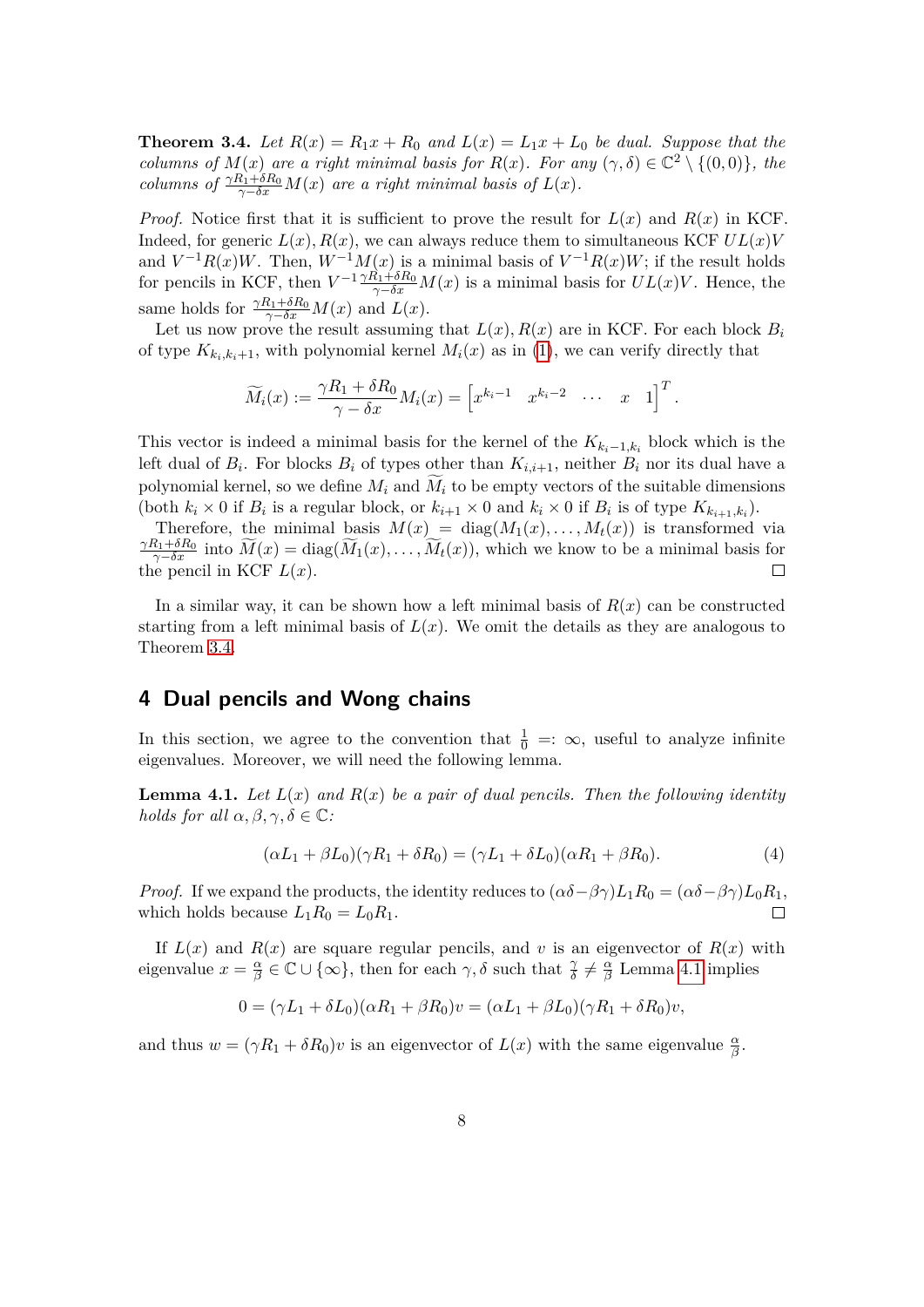It looks natural to try to generalize this relation to singular pencils. However, an additional difficulty appears in defining the needed quantities. In the regular case, eigenvectors corresponding to eigenvalues of geometric multiplicity 1 are uniquely defined up to a scalar nonzero constant, but this is not the case if dim ker $\mathcal{C}(x)$   $R(x) > 0$ . Indeed, if  $R(\lambda)w = 0$ , then for any vector  $z(x) \in \ker_{\mathbb{C}(x)} R(x)$  we also have  $R(\lambda)(w + z(\lambda)) = 0$ , thus  $w + z(\lambda)$  is as good a choice as w for an eigenvector.

One could argue that there are similar problems also with the regular case and the Jordan canonical form. For instance, the matrix  $\begin{bmatrix} 1 & 1 \\ 0 & 1 \end{bmatrix}$  has a well-defined (up to scalar multiples) eigenvector  $\begin{bmatrix} 1 & 0 \end{bmatrix}^T$ , but the second vector of the Jordan chain can be freely chosen as  $\begin{bmatrix} \alpha & 1 \end{bmatrix}^T$  for any  $\alpha \in \mathbb{C}$ , so it is *not* uniquely defined up to scalar multiples. In presence of Kronecker blocks with dimensions larger than 1, further vectors appearing in the Kronecker chains become also ill-defined, and it becomes more complicated to quantify exactly how much freedom there is in these choices.

In other words, while the KCF  $K(x)$  of a pencil is unique, the transformation matrices *U* and *V* are not, and therefore cannot be used to introduce uniquely defined quantities.

Wong chains are an underused tool that can be employed to avoid this problem. They were introduced by K.-T. Wong [\[35\]](#page-26-5) and recently brought back to the attention of the linear algebra community by T. Berger, A. Ilchmann and S. Trenn [\[4,](#page-24-3) [5,](#page-24-4) [6\]](#page-24-5).

We define here a generalized version of the original concept.

<span id="page-8-0"></span>**Definition 4.2.** Let  $R(x) = R_1x + R_0 \in \mathbb{C}[x]_1^{m \times n}$  be a pencil, and  $\lambda = \frac{\alpha}{\beta}$  $\frac{\alpha}{\beta}$  ∈ **C** ∪ {∞}. Then for any  $(\gamma, \delta)$  such that  $\alpha\delta \neq \beta\gamma$ , the *Wong chain of*  $R(x)$  *attached to*  $\lambda$  is the sequence of vector subspaces  $(W_k)_k \subseteq \mathbb{C}^n$  defined by the following recurrence:

$$
W_0^{(\lambda)} = \{0\},
$$
  
\n
$$
W_{k+1}^{(\lambda)} = (\alpha R_1 + \beta R_0)^{-1} (\gamma R_1 + \delta R_0) W_k^{(\lambda)}.
$$

In the last formula, we have used the following notations to denote how a matrix  $M \in \mathbb{C}^{m \times n}$  acts on a vector subspace  $V: MV := \{Mv \in \mathbb{C}^m \mid v \in V\}$  (image of  $V \subseteq \mathbb{C}^n$ ) via *M*), and  $M^{-1}V := \{w \in \mathbb{C}^n \mid Mw \in V\}$  (preimage of  $V \subseteq C^m$ ). It is easy to prove that the definition above does not depend on the particular choice of  $\gamma$ ,  $\delta$ .

We point out that our Definition [4.2](#page-8-0) is different from the original one: it is a projective generalization in which the chain for a projective point  $\frac{\alpha}{\beta}$  can be constructed using another point  $\frac{\gamma}{\delta} \neq \frac{\alpha}{\beta}$ *β*. In [\[35,](#page-26-5) [4,](#page-24-3) [5\]](#page-24-4) only the special cases  $\frac{\alpha}{\beta} = \infty$ ,  $\frac{\gamma}{\delta} = 0$  and  $\frac{\alpha}{\beta} = 0$ ,  $\frac{\gamma}{\delta} = \infty$  appear, while in [\[6,](#page-24-5) [31\]](#page-26-6) the authors allow  $\frac{\alpha}{\beta} \in \mathbb{C}$ ,  $\frac{\gamma}{\delta} = \infty$ . As far as we know, the observation that it is possible to change the second base point  $\frac{\gamma}{\delta}$  in the definition (without altering the corresponding subspace chain) also appears here for the first time.

The following property is already known for the existing versions of Wong chains [\[35,](#page-26-5) [5\]](#page-24-4), but we reprove it using our extended definition.

 $\mathbf{Lemma \ 4.3.} \ \ W_{k}^{(\lambda)} \subseteq W_{k+1}^{(\lambda)} \ \ for \ all \ k.$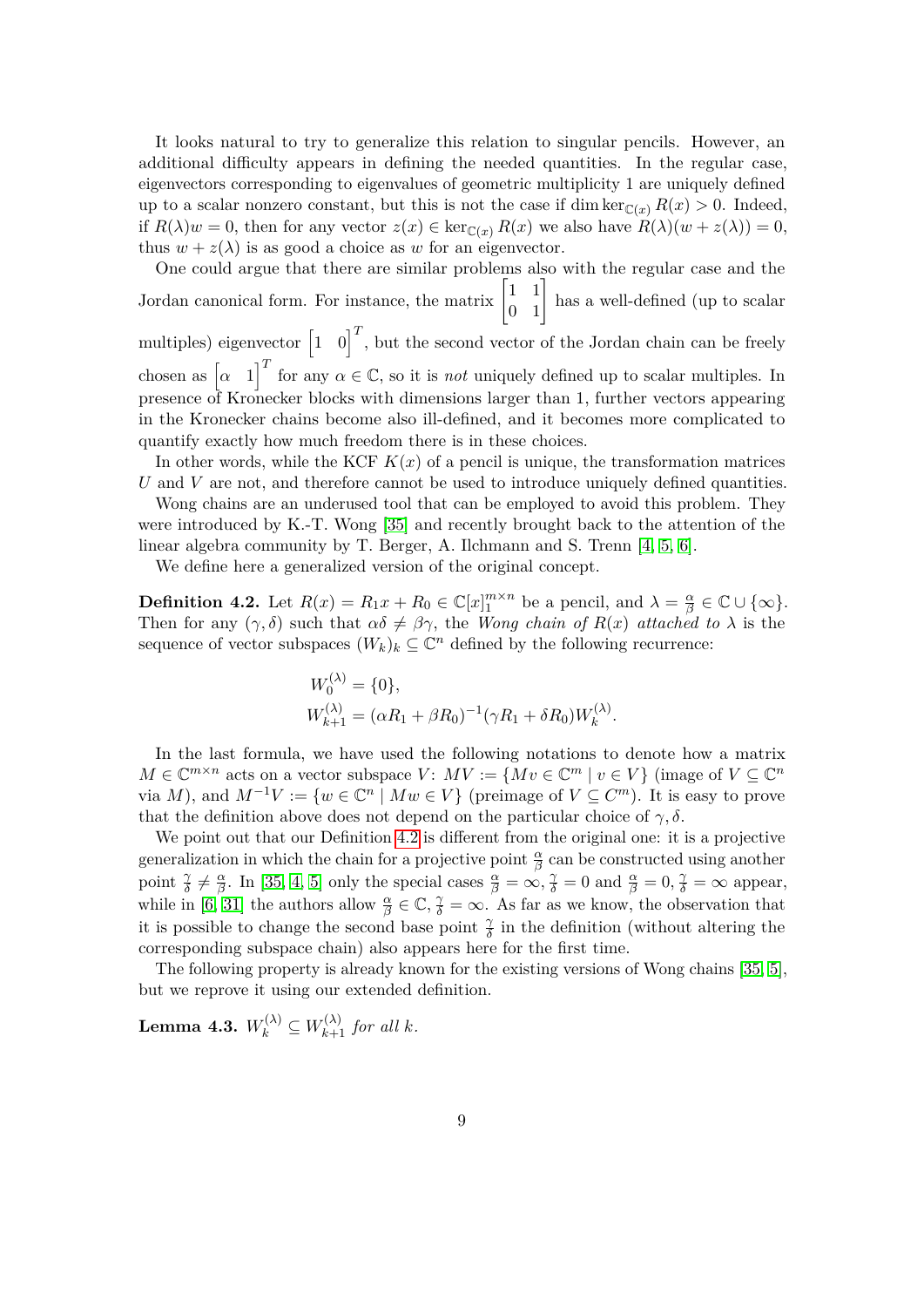*Proof.* The relation is obvious for  $k = 0$ . Suppose that  $w \in W_k^{(\lambda)}$  $W_k^{(\lambda)}$ , and assume  $W_{k-1}^{(\lambda)}$  ⊆  $W_k^{(\lambda)}$  $w' \in W_{k-1}^{(\lambda)}$ . Then there exists  $w' \in W_{k-1}^{(\lambda)}$  $\chi_{k-1}^{(\lambda)}$  such that  $(\alpha R_1 + \beta R_0)w = (\gamma R_1 + \delta R_0)w'$ ; but since  $w' \in W_k^{(\lambda)}$  $w_k^{(\lambda)}$ ,  $w \in W_{k+1}^{(\lambda)}$ , which proves the lemma by induction.

It is also easy to see (and already known for the "standard" Wong chains) that if  $W_{k_0}^{(\lambda)}$  $W_{k_0}^{(\lambda)} = W_{k_0-1}^{(\lambda)}$  $W_{k_0-1}^{(\lambda)}$  then  $\bigcup_k W_k^{(\lambda)} = W_{k_0}^{(\lambda)}$  $\frac{k(0)}{k_0}$ .

Notice that many well-defined quantities associated to a pencil can be expressed in terms of Wong chains, thereby fixing the ill-definition problems that we pointed out in the beginning of this section. We give some examples.

- As we argued before, eigenvectors of a singular pencil  $R(x)$  are ill-defined, since given an eigenvector *w* it can be replaced with  $w + z(\lambda)$  for any  $z(x) \in \text{ker}_{\mathbb{C}(x)} R(x)$ . Nevertheless, the subspace span  $w + \text{span}\{z(\lambda) | z(x) \in \ker_{\mathbb{C}(x)} R(x)\}\$ is unique. This space is  $W_1^{(\lambda)}$  $t_1^{(A)}$ ; so we see that it is a well-defined and meaningful generalization of the concept of eigenvector to singular pencils.
- *•* Consider a Jordan chain associated to an eigenvalue *λ* of a regular pencil *R*, i.e., a sequence of vectors such that  $(R_1\lambda + R_0)w_1 = 0$  and  $(R_1\lambda + R_0)w_{k+1} = w_k$  for  $k = 1, 2, \ldots r$ . For  $k > 1$ , the vector  $w_k$  can be replaced by any linear combination of itself and other vectors  $w_j$  with  $j < k$ . In other words, the only well-defined quantities are the subspaces  $W_k^{(\lambda)} = \text{span}(w_1, w_2, \dots, w_k)$ .
- *•* The right minimal indices, which are well defined, can be determined from the fact that, for any  $\lambda$  which is not an eigenvalue of  $R(x)$ , dim  $W_{k+1}^{(\lambda)} - \dim W_k^{(\lambda)}$  $\int_k^{(\lambda)}$  is the number of right Kronecker blocks of size *k* or greater [\[6\]](#page-24-5).

One can define *left Wong chains* as the Wong chains of  $R(x)^T$ , and, using them, reconstruct left minimal indices and generalize left eigenvectors.

This description of Wong chains illustrates their key role in the theory of matrix pencils, in particular when singular pencils are studied. Therefore, it is natural to investigate how they change under duality.

<span id="page-9-0"></span>**Theorem 4.4.** Let  $L(x)$  and  $R(x)$  be a pair of dual pencils. Let  $(V_k^{(\lambda)})$  $\binom{n(\lambda)}{k}$ *k and*  $(W_k^{(\lambda)}$  ${k^{(\mathcal{A})}}_k$ *be the Wong chains of*  $L(x)$  *and*  $R(x)$ *, respectively, attached to*  $\lambda = \frac{\alpha}{\beta}$  $\frac{\overset{\cdot\alpha}{\alpha}}{\beta}$  ∈  $\mathbb{C}$  ∪  $\{\infty\}$ *.* The *relation*

$$
V_k = (\gamma R_1 + \delta R_0) W_k
$$

*holds for all*  $k$ *,*  $\gamma$ *,*  $\delta$  *provided that*  $\alpha \delta \neq \beta \gamma$ *.* 

*Proof.* We give a proof by induction on  $k$ . For  $k = 0$  the relation is obvious since  $\{0\} = (\gamma R_1 + \delta R_0)\{0\}.$ 

Suppose now that the thesis is true for  $V_{k-1}$ ,  $W_{k-1}$ . Assume that  $w \in W_k$ , i.e.,  $\exists w' \in W_{k-1}$  such that  $(\alpha R_1 + \beta R_0)w = (\gamma R_1 + \delta R_0)w'$ . Then for  $v = (\gamma R_1 + \delta R_0)w$ Lemma [4.1](#page-7-1) implies  $(\alpha L_1 + \beta L_0)v = (\gamma L_1 + \delta L_0)(\alpha R_1 + \beta R_0)w = (\gamma L_1 + \delta L_0)(\gamma R_1 + \delta R_0)w'$ and  $(\gamma R_1 + \delta R_0)w' \in V_{k-1}$  by the inductive hypothesis: thus,  $v \in V_k$  and therefore  $(\gamma R_1 + \delta R_0)W_k \subseteq V_k$ .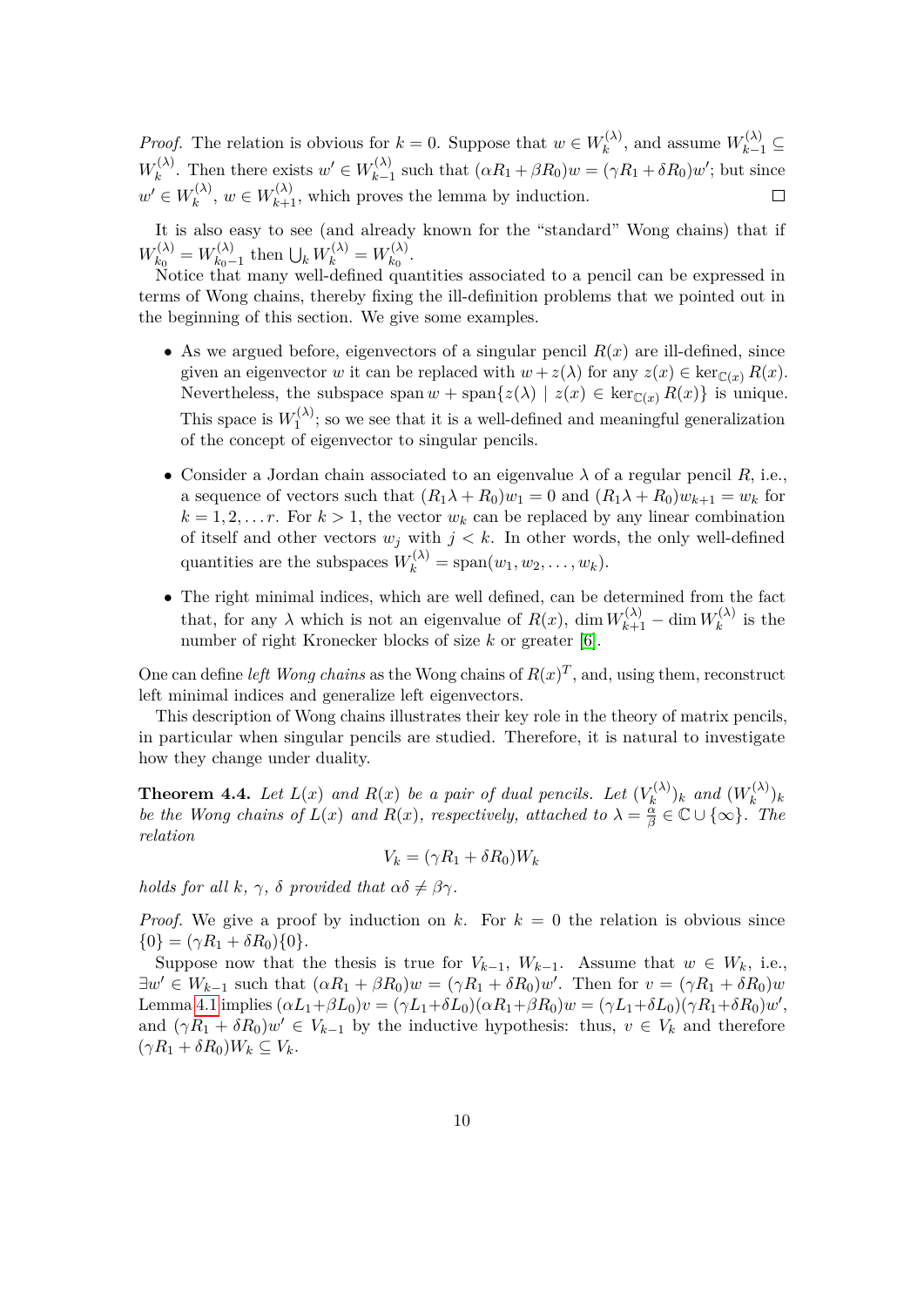Conversely, let  $v \in V_k$ . Then,  $(\alpha L_1 + \beta L_0)v = (\gamma L_1 + \delta L_0)v'$  for some  $v' \in V_{k-1}$ . This implies row $(L)J\begin{bmatrix} \beta v-\delta v'\\ \gamma v'-\alpha v \end{bmatrix} = 0$ . Therefore, by the definition of duality and the discussion in the beginning of Section [3,](#page-4-0) there exists a vector *w* such that  $\begin{bmatrix} \beta v - \delta v' \\ \gamma v' - \alpha v \end{bmatrix} = \text{col}(R)w$ , that is,  $R_1w = \beta v - \delta v'$ ,  $R_0w = \gamma v' - \alpha v$ .

Observe that  $(\alpha R_1 + \beta R_0)w = (\beta \gamma - \alpha \delta)v' = (\alpha \delta - \beta \gamma)(\gamma R_1 + \delta R_0)w'$  for some  $w' \in W_{k-1}$ , by the inductive hypothesis. Thus,  $w \in W_k$ . Moreover,  $(\gamma R_1 + \delta R_0)w =$  $(\beta \gamma - \alpha \delta)v$ . Therefore,  $V_k \subseteq (\gamma R_1 + \delta R_0)W_k$ , which concludes the proof.  $\Box$ 

One may wonder if the hypothesis  $\alpha\delta \neq \beta\gamma$  is necessary; the following example shows that it is indeed the case.

**Example 4.5.** Let  $R(x) = \begin{bmatrix} x & 1 & 0 \\ 0 & 0 & x-1 \end{bmatrix}$ ,  $L(x) = \begin{bmatrix} 0 & x-1 \end{bmatrix}$ ,  $(\alpha, \beta) = (1, 1)$ .

The Wong chain for  $R(x)$  at  $(1, 1)$  is  $W_0 = \{0\}$ ,  $W_1 = \text{ker}(R_1 + R_0)$ , which is the column space of the matrix  $\begin{bmatrix} 0 & 1 \\ 0 & -1 \\ 1 & 0 \end{bmatrix}$ , and  $\mathbb{C}^3 = W_2 = W_3 = \ldots$  On the other side, the Wong chain at  $(1,1)$  for  $L(x)$  is  $V_0 = \{0\}$ ,  $\mathbb{C}^2 = V_1 = V_2 = \ldots$ . Notice that  $(R_1 + R_0)W_1 = \{0\} \neq V_1$ .

# <span id="page-10-0"></span>**5 Structured pencils**

The theoretical tool that we have developed can be used to derive new results on the minimal indices of structured pencils. We consider here the following structures. A pencil  $S(x) = S_1x + S_0 \in \mathbb{C}[x]^{2n \times 2n}$  is called *symplectic* if it is row-minimal and  $S_0J_nS_0^* = S_1J_nS_1^*$ . A pencil  $H(x) = H_1x + H_0 \in \mathbb{C}[x]^{2n \times 2n}$  is called *Hamiltonian* if it is row-minimal and  $H_0 J_n H_1^* + H_1 J_n H_0^* = 0.$ 

These definitions generalize those given in [\[24\]](#page-26-7) for regular pencils; however, the rowminimality condition is not present there, since it is automatically satisfied in the regular case. We discuss in Section [5.4](#page-12-0) why it has been added here.

#### **5.1 Symplectic pencils**

As a first step, we pick out a particular right dual of a symplectic pencil.

**Proposition 5.1.** *Let*  $S(x) = S_1x + S_0$  *be a symplectic pencil. Then*  $T(x) = T_1x + T_0$  :=  $J_n \text{rev}[S(x)]^* = J_n S_1^* + x J_n S_0^*$  is a column-minimal right dual of  $S(x)$ *.* 

*Proof.* Symplecticity implies that  $S_1T_0 = S_0T_1$ . Column-minimality of  $T(x)$  follows from row-minimality of  $S(x)$ , since

rank col(T) = rank 
$$
\begin{bmatrix} 0 & J_n \ J_n & 0 \end{bmatrix}
$$
 (row(S))<sup>\*</sup> = rank (row(S))<sup>\*</sup> = 2n.

We can use this result to determine a relation between the left and right minimal bases of  $S(x)$ . We first need a definition: the *columnwise reversal* of a matrix polynomial  $A(x)$ whose columns are  $[A_1(x), \ldots, A_n(x)]$  is cwRev  $A(x) := [\text{rev } A_1(x), \ldots, \text{rev } A_n(x)]$ .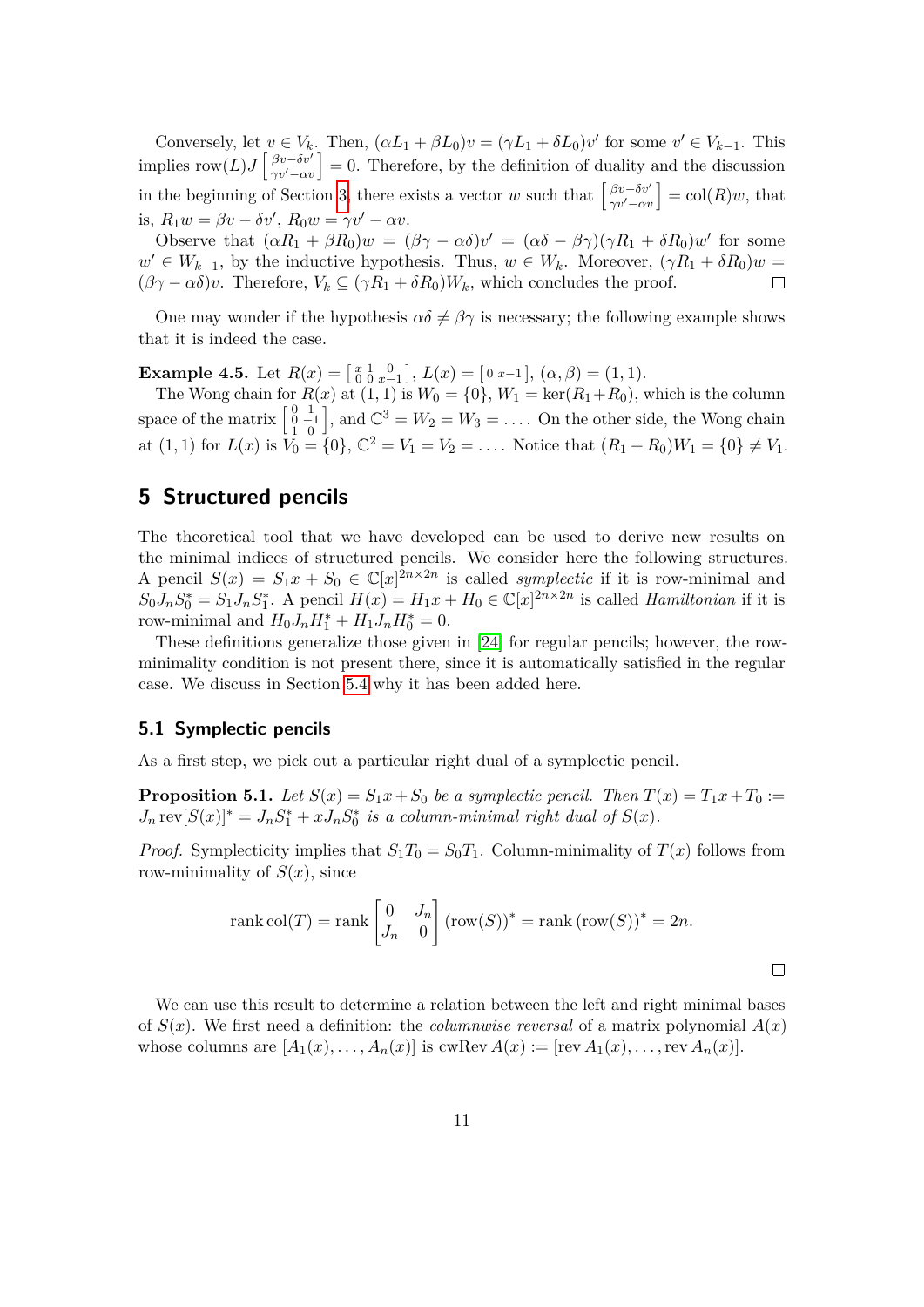**Proposition 5.2.** Let  $S(x)$  be a symplectic pencil, and  $N(x)$  be a left minimal basis of *S*(*x*)*. Then*  $J_nS_0^*$  *cwRev*  $N(x)$  *<i>is a right minimal basis for*  $S(x)$ *.* 

*Proof.* If  $N(x)$  is a left minimal basis for  $S(x)$ , it is a right minimal basis of  $S(x)^*$ . Therefore, cwRev  $N(x)$  is a right minimal basis for  $rev[S(x)]^*$  and, thus, for  $T(x) =$  $J_n \text{rev}[S(x)]^*$ . By Theorem [3.4,](#page-6-0) this implies that  $JS_0^*$  cwRev  $N(x)$  is a right minimal basis for  $S(x)$ .  $\Box$ 

A corresponding result on the minimal indices follows immediately.

<span id="page-11-0"></span>**Corollary 5.3.** *Let*  $S(x)$  *be a symplectic pencil, and let its minimal indices be*  $\nu_1, \nu_2, \ldots, \nu_s$ . *Then its right minimal indices are*  $\nu_1 - 1, \nu_2 - 1, \ldots, \nu_s - 1$ .

#### **5.2 Hamiltonian**

We proceed with the same strategy for the Hamiltonian case.

**Proposition 5.4.** *Let*  $H(x) = H_1x + H_0$  *be Hamiltonian. Then*  $G(x) = G_1x + G_0$  :=  $J_n[H(-x)]^* = -xJ_nH_1^* + J_nH_0^*$  is a column-minimal right dual of  $H(x)$ .

*Proof.* Hamiltonianity implies that  $H_1G_0 = H_0G_1$ , and

$$
rank col(G) = rank \begin{bmatrix} -J_{2n} & 0 \\ 0 & J_{2n} \end{bmatrix} (row(H))^{*} = rank (row(H))^{*} = 2n.
$$

This implies analogous results on the minimal bases and indices of Hamiltonian pencils.

 $\Box$ 

**Proposition 5.5.** Let  $H(x) = H_1x + H_0$  be a Hamiltonian pencil. Suppose that  $N(x)$  is *a left minimal basis for*  $H(x)$ *. Then,*  $J_n H_1^* N(-x)$  *is a right minimal basis for*  $H(x)$ *.* 

*Proof.* Notice that  $N(-x)$  is a right minimal basis for  $[H(-x)]^*$ ; therefore,  $N(x)$  is a right minimal basis also for  $G(x) = J_n[H(-x)]^*$ . Invoking Theorem [3.4,](#page-6-0) we conclude that  $J_n H_1^* N(-x)$  is a right minimal basis for  $H(x)$ .  $\Box$ 

<span id="page-11-1"></span>**Corollary 5.6.** Let  $H(x)$  be Hamiltonian. Suppose that its left minimal indices are  $\nu_1, \nu_2, \ldots, \nu_s$ *. Then its right minimal indices are*  $\nu_1 - 1, \nu_2 - 1, \ldots, \nu_s - 1$ *.* 

#### **5.3 Explicit constructions**

One may wonder if there are further restrictions on the possible minimal indices of symplectic and Hamiltonian pencils. We prove here that the answer is no: for any sequence of positive integers  $\nu_1, \nu_2, \ldots, \nu_s$ , there exist a symplectic and an Hamiltonian pencil with exactly the  $\nu_i$  as left minimal indices (and hence, by Corollaries [5.3](#page-11-0) and [5.6,](#page-11-1)  $\nu_1$  − 1,  $\nu_2$  − 1, ...,  $\nu_s$  − 1 as right minimal indices). First of all, we need the following basic building block.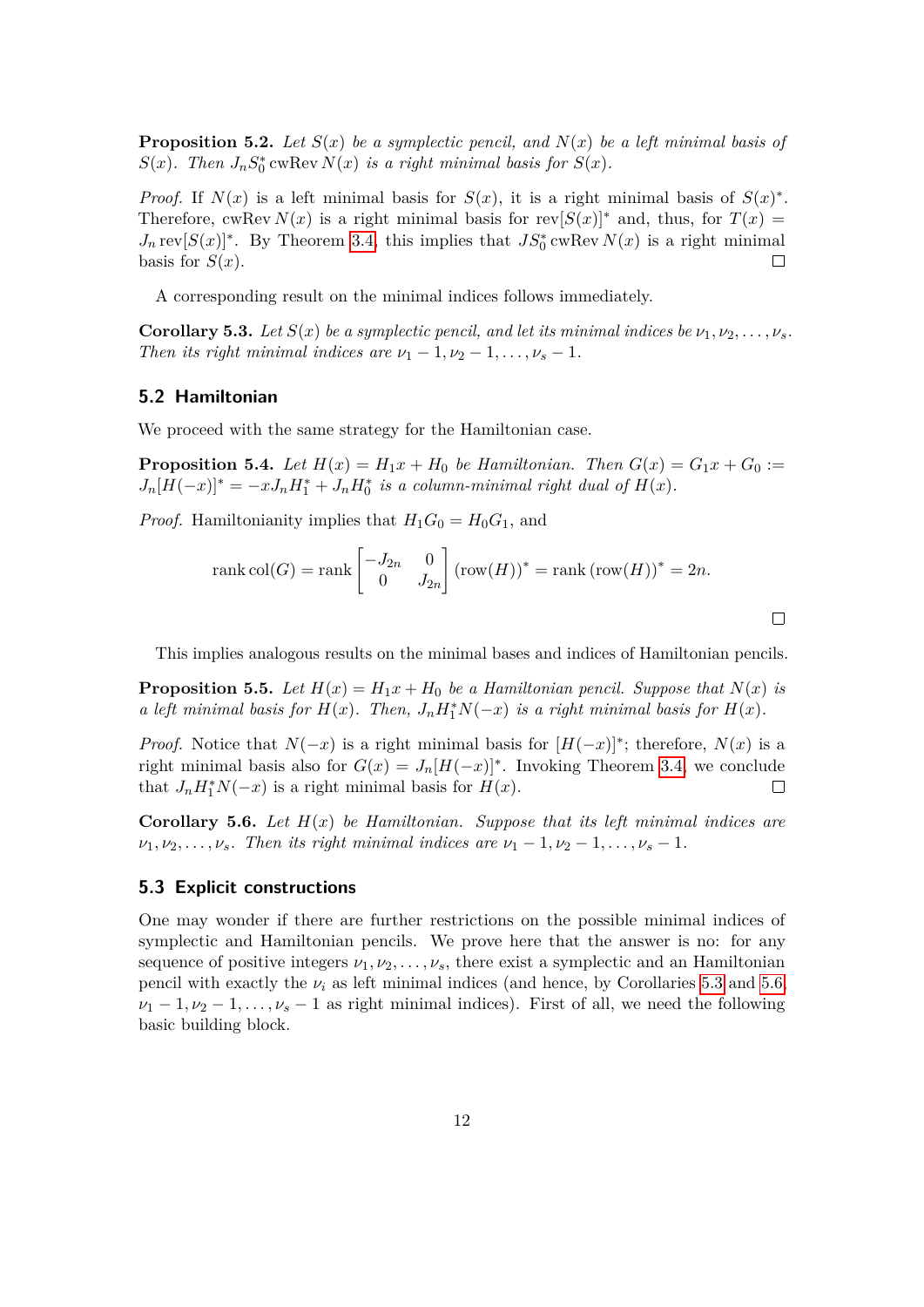Let  $S_n$  be the  $n \times n$  anticyclic up-shift matrix, i.e., the  $n \times n$  matrix such that

$$
(\mathcal{S}_n)_{ij} = \begin{cases} 1 & j - i = 1, \\ -1 & i = n, j = 1, \\ 0 & \text{otherwise.} \end{cases}
$$

For each  $n \geq 1$ , the  $2n \times 2n$  pencil  $H(x) = \text{diag}(-S_{n+1}K_{n+1,n}(-x), K_{n-1,n}(x))$  is Hamiltonian and has a left minimal index  $n$ , a right minimal index  $n-1$  and no regular part.

**Example 5.7.** The smallest such examples are

$$
\begin{bmatrix} x & 0 \\ -1 & 0 \end{bmatrix}, \begin{bmatrix} x & 1 & 0 & 0 \\ 0 & x & 0 & 0 \\ -1 & 0 & 0 & 0 \\ 0 & 0 & -1 & x \end{bmatrix}.
$$

Then, one needs a method to build direct sums of Hamiltonian pencils.

**Lemma 5.8.** *Let the pencils*

$$
\begin{bmatrix} A_i(x) & B_i(x) \\ C_i(x) & D_i(x) \end{bmatrix}, \quad A_i, B_i, C_i, D_i \in \mathbb{C}[x]^{n_i \times n_i}
$$

*be Hamiltonian, for*  $i = 1, 2, ..., m$ *. Let*  $A(x) = \text{diag}(A_1(x), A_2(x), ..., A_m(x))$ *, and define*  $B(x)$ *,*  $C(x)$ *, and*  $D(x)$  *analogously. Then,* 

$$
\begin{bmatrix} A(x) & B(x) \\ C(x) & D(x) \end{bmatrix}
$$

*is Hamiltonian.*

By taking direct sums of the blocks in Example **??**, one can achieve all the possible combinations of minimal indices allowed by Corollary [5.6.](#page-11-1)

As for symplectic pencils, one can show that, given a Hamiltonian example  $H(x)$  $H_1x + H_0$ , the pencil  $S(x) = (H_1 - H_0)x + (H_1 + H_0)$  is symplectic and has the same minimal indices as  $H(x)$ .

#### <span id="page-12-0"></span>**5.4 Further remarks on symplectic and Hamiltonian pencils**

The assumption that symplectic and Hamiltonian pencils must be row-minimal is not classical. The reason is that existing theory focuses on the regular case only [\[24\]](#page-26-7), for which it is automatically satisfied.

If this assumption is relaxed, some structure on the minimal indices can be lost. Indeed, let us consider non-row-minimal pencils that satisfy  $S_0J_nS_0^* = S_1J_nS_1^*$  or  $H_0JH_1^*$  +  $H_1 J H_0^* = 0$ . It is still true that, for each left minimal index  $\nu_j \geq 1$ , there is a corresponding right minimal index equal to  $\nu_j - 1$ . However, there is no constraint concerning the right minimal indices corresponding to zero left minimal indices. To illustrate this, consider the following examples.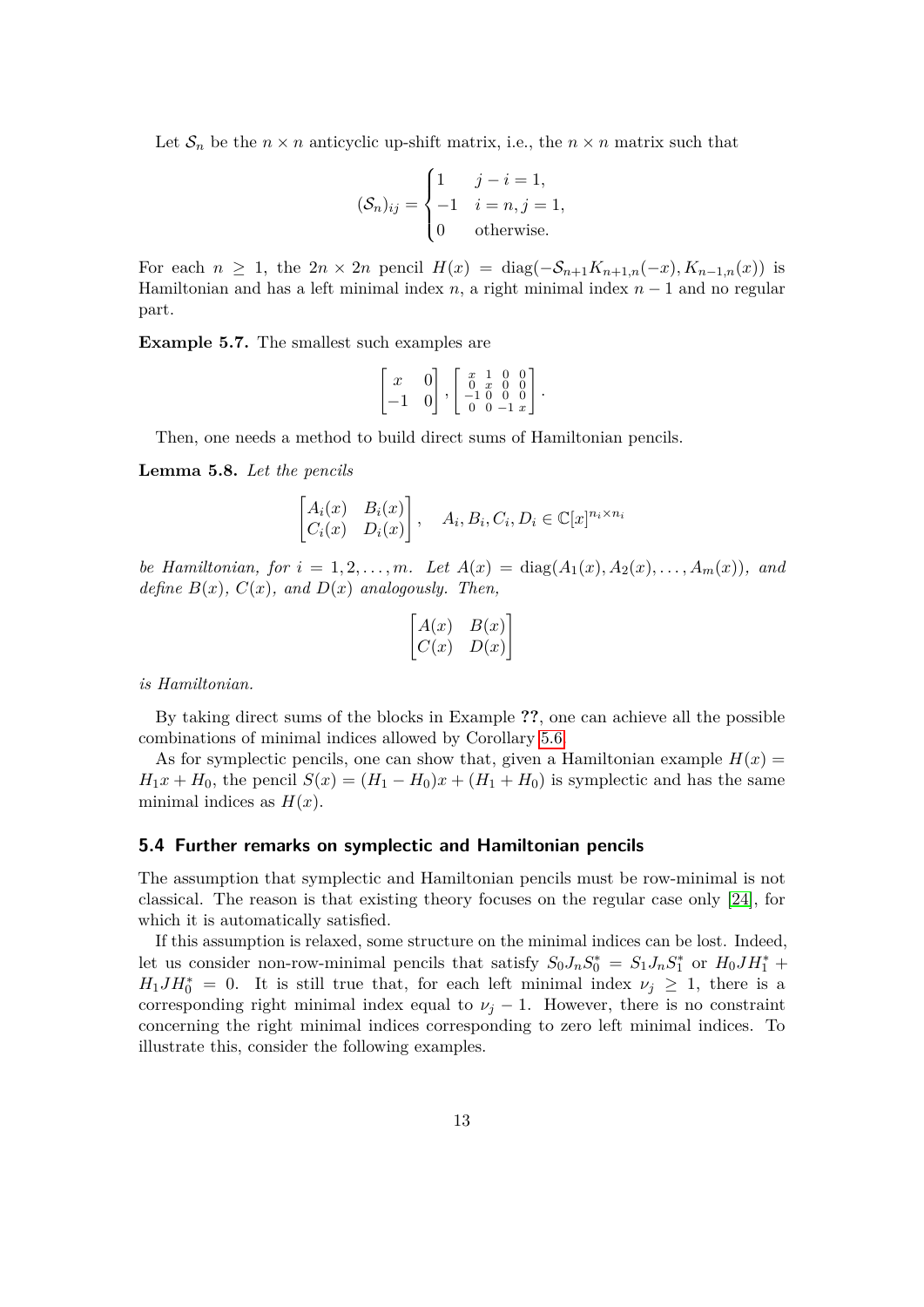#### **Example 5.9.** Let

$$
L(x) = \begin{bmatrix} 0 & 0 & 0 & 0 \\ 0 & 0 & 0 & 0 \\ 1 & 0 & 1 & 0 \\ x & 0 & x & 0 \end{bmatrix}.
$$

This pencil satisfies both the symplectic and Hamiltonian equations. By direct inspection, we see that the left minimal indices of  $L(x)$  are 0, 0, 1; the right minimal indices are 0, 0, 0.

#### **Example 5.10.** Let

$$
L(x) = \left[\begin{smallmatrix} 0 & 0 \\ 1 & x \end{smallmatrix}\right],
$$

satisfying again both Hamiltonian and symplectic equations. The only left minimal index is 0. On the other hand, the right minimal index is 1.

The recent work [\[29\]](#page-26-8) presents a procedure to extract in a stable way a Hamiltonian pencil from the so-called extended pencils appearing in many control theory applications; in that setting, one always obtains row-minimal pencils, a condition that appears naturally in the development. In view of these observations, we consider the row-minimality requirement to be the most natural in the study of singular structured pencils.

In principle, one might extend symplectic and Hamiltonian structure to matrix polynomials of higher grade. This can be done by imposing, respectively, the condition

$$
P(x)J[P(x)]^* = \text{rev}(P(x))J[\text{rev}(P(x))]^*
$$

or the condition

$$
P(x)J[P(x)]^* = P(-x)J[P(-x)]^*.
$$

Characterizing these structured matrix polynomials is an open problem that we leave for future research.

As a final note, we point out that all the results stated in this section continue to hold if we replace all the conjugate transposes with transposes.

### **6 Linearizations of matrix polynomials**

In many applications, the study of spectral properties of matrix polynomials is a central topic [\[8,](#page-25-5) [18,](#page-25-6) [19,](#page-25-2) [20,](#page-25-7) [28,](#page-26-9) [33\]](#page-26-10). A common technique to find the eigenvalues of a matrix polynomial is converting to a linear problem using the following method. Given a matrix polynomial  $A(x) \in \mathbb{C}[x]_d^{m \times n}$ , a pencil  $L(x) \in \mathbb{C}[x]^{(m+p)\times(n+p)}$  is called a *linearization* of *A*(*x*) if there are  $E(x) \in \mathbb{C}[x]^{(m+p)\times(m+p)}$ ,  $F(x) \in \mathbb{C}[x]^{(n+p)\times(n+p)}$  such that

$$
L(x) = E(x) \operatorname{diag}(A(x), I_p) F(x), \tag{5}
$$

<span id="page-13-0"></span>where  $p \geq 0$  and det  $E(x)$ , det  $F(x)$  are nonzero constants. When  $m = n$ , the most natural (and common) choice is  $p = n(d-1)$ . Linearizations have the same finite elementary divisors (hence the same eigenvalues) as the starting matrix polynomial [\[19\]](#page-25-2). Not every linearization preserves the partial multiplicities of the eigenvalue  $\infty$  [\[17,](#page-25-8) [23\]](#page-26-11), however. Linearizations that do are called *strong linearizations*, and they satisfy the additional property that rev  $L(x)$  is a linearization for rev  $A(x)$ . The following result characterizes the Kronecker form of all strong linearizations [\[11\]](#page-25-9).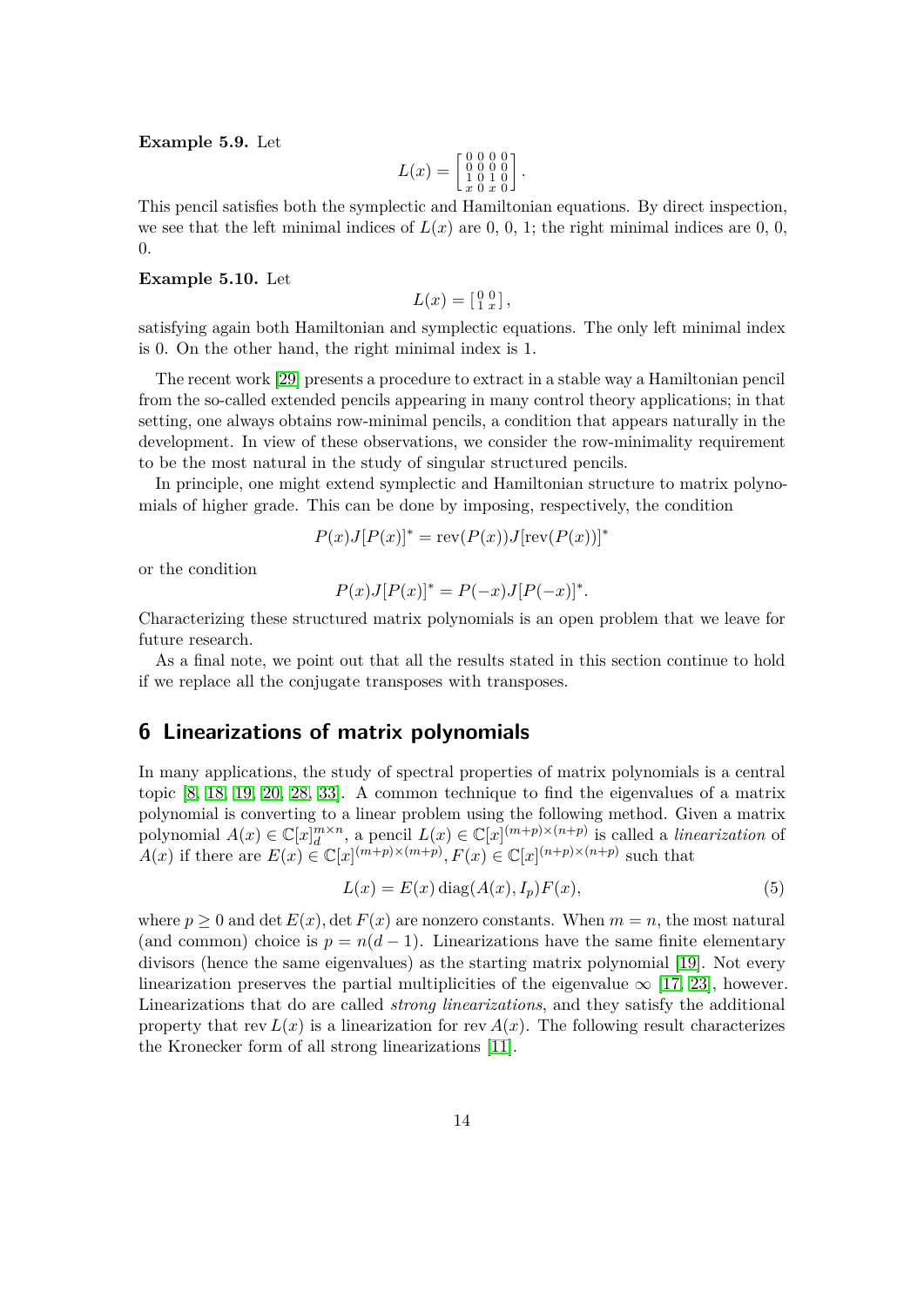**Theorem 6.1.** Let  $A(x)$  be a matrix polynomial. A pencil  $L(x)$  is a strong linearization *of A*(*x*) *if and only if:*

- 1. The eigenvalues of  $L(x)$  and of  $A(x)$  coincide.
- 2. For each eigenvalue  $\lambda \in \mathbb{C} \cup \{\infty\}$ , the sizes of the regular blocks of eigenvalue  $\lambda$  in *the KCF of*  $L(x)$  *coincide with the partial multiplicities associated to*  $\lambda$  *in*  $A(x)$ *.*
- *3. The numbers of left and right singular blocks in the KCF of L*(*x*) *are equal to* dim ker $\mathcal{C}(x)$  *A*(*x*) *and* dim ker $\mathcal{C}(x)$  *A*(*x*)<sup>\*</sup>, *respectively.*

Note that there is no constraint on the minimal indices, i.e., the sizes of the singular left and right blocks of  $L(x)$ . Those may indeed vary for different linearizations.

Several different methods to construct linearizations have been studied in the literature; we recall some of the most common ones.

**Companion forms** [\[19,](#page-25-2) Chapter 1] The well-known *companion matrix* of a scalar polynomial generalizes easily to matrix polynomials. The pencil  $C(x) = C_1x + C_0$ , where  $\mathbf{r}$ .  $\overline{1}$ 

<span id="page-14-2"></span>
$$
C_1 = \text{diag}(A_d, -I_{(d-1)n}), \quad C_0 = \begin{bmatrix} A_{d-1} & A_{d-2} & \cdots & A_0 \\ I & 0 & \cdots & 0 \\ \vdots & \ddots & \ddots & \vdots \\ 0 & \cdots & I & 0 \end{bmatrix}
$$
(6)

is known as *first companion form*<sup>[1](#page-14-0)</sup>, while its block transpose  $C^{\mathcal{B}}(x) = C_1 x + C_0^{\mathcal{B}}$  is known as *second companion form*.

**Vector spaces of linearizations** [\[25\]](#page-26-2) A large family of linearizations for a matrix polynomial  $A(x) \in \mathbb{C}[x]_d^{n \times n}$  is found inside the vector space  $\mathbb{L}_1$  of pencils  $L_1x + L_0$  that satisfy

<span id="page-14-1"></span>
$$
L_1 \left[ I_{dn} \quad 0_{dn \times n} \right] + L_0 \left[ 0_{dn \times n} \quad I_{dn} \right] = (v \otimes I_n) \operatorname{row}(A) \tag{7}
$$

for some  $v \in \mathbb{C}^d$ , where  $\otimes$  denotes the Kronecker product. The operation on the left-hand side is called *column-shifted sum* in [\[25\]](#page-26-2). A second vector space  $\mathbb{L}_2$  is defined as the set of the block transposes of all pencils  $L(x) \in \mathbb{L}_1$ , or, equivalently, those which satisfy a similar relation, given by block-transposing everything in [\(7\)](#page-14-1). Note that the first companion form  $C(x)$  is in  $\mathbb{L}_1$  and the second companion form  $C^{\mathcal{B}}(x)$  is in  $\mathbb{L}_2$ .

The pencils in the intersection  $\mathbb{DL} := \mathbb{L}_1 \cap \mathbb{L}_2$  have many interesting properties; for any regular matrix polynomial, almost all of them are strong linearizations.

**Fiedler pencils** [\[1\]](#page-24-6) Define the matrices  $F_0 := \text{diag}(I_{(d-1)n}, A_0), F_i := \text{diag}(I_{(d-i-1)n}, G_i, I_{n(i-1)}),$ for  $i = 1, 2, ..., d - 1$ , where

$$
G_i := \begin{bmatrix} A_i & I_n \\ I_n & 0_{n \times n} \end{bmatrix},
$$

<span id="page-14-0"></span><sup>&</sup>lt;sup>1</sup>There is no agreement in the literature on the signs in several special pencils, including [6.](#page-14-2) Our choice is not standard, but minimizes the number of minus signs that we have to keep track of along the paper.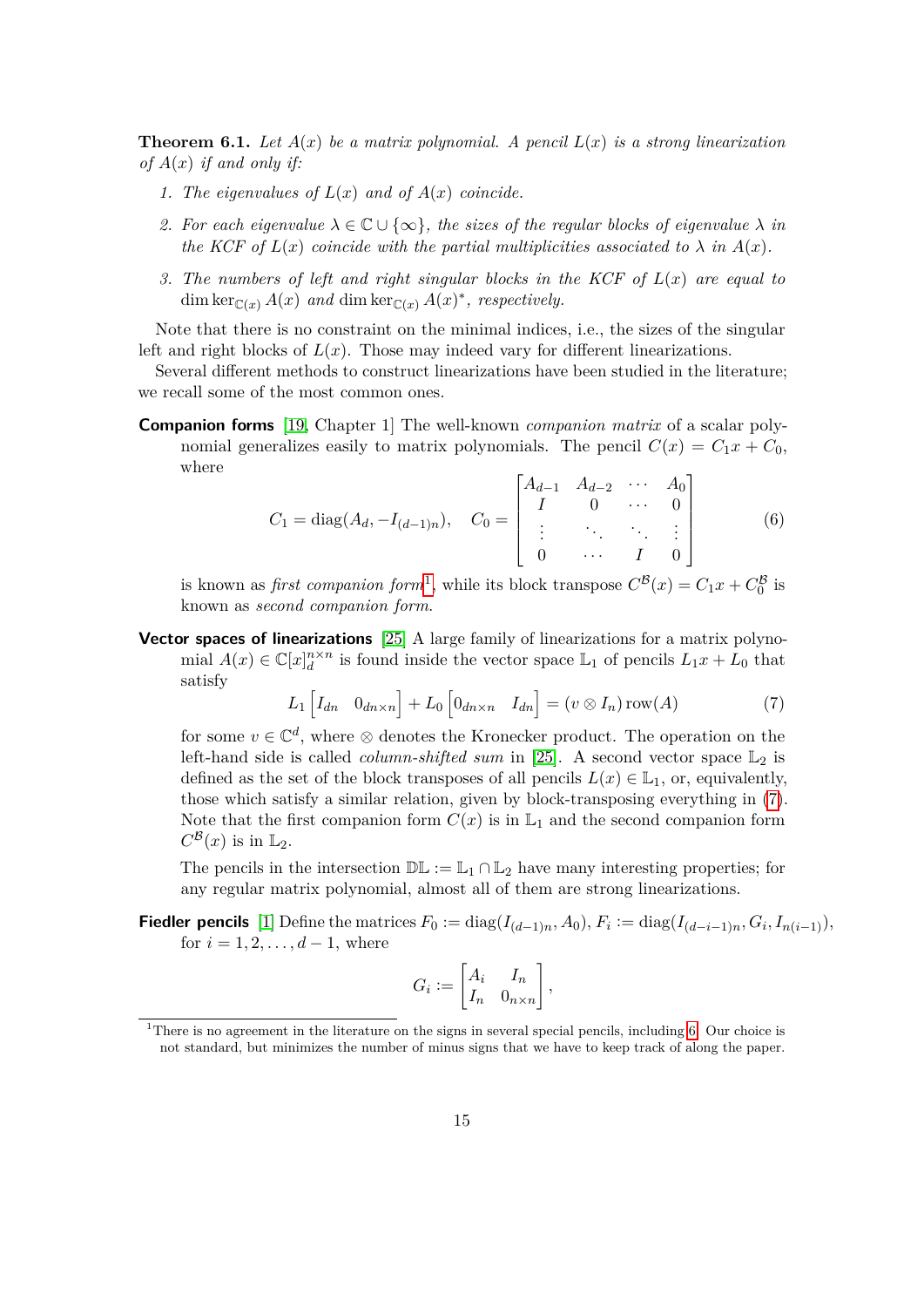and  $F_d := C_1$ .

For each permutation  $\sigma$  of  $(0, 1, \ldots, d-1)$ , the pencil  $F_d x + \prod_{i=0}^{d-1} F_{\sigma(i)}$  is a linearization; in particular, the two permutations  $(d-1, d-2, \ldots, 0)$  and  $(0, 1, 2, \ldots, d-1)$ yield the two companion forms. Another interesting special case is the block pentadiagonal pencil which corresponds to the permutation  $(0, 2, \ldots, 1, 3, \ldots)$ . It is remarkable that, after expanding the products, the constant terms of all Fiedler linearizations can be written explicitly by using only 0, *I* and  $A_0, A_1, \ldots, A_{d-1}$  as blocks. Several additional generalizations of Fiedler pencils exist [\[1,](#page-24-6) [34\]](#page-26-12).

# <span id="page-15-0"></span>**7 Fiedler linearizations as duals**

In this section, we use the theory developed above to revisit some of the known results for Fiedler pencils. We first need some results on the first companion form, whose proof is readily obtained by direct inspection (see also [\[11,](#page-25-9) Lemma 5.1]).

- <span id="page-15-2"></span>**Lemma 7.1.** *1. The first companion form*  $C(x)$  *is a strong linearization for any (regular or singular)*  $A(x)$ .
	- 2. If  $A(x)$  *is regular and v is an eigenvector of*  $A(x)$  *with eigenvalue*  $\lambda = \frac{\alpha}{\beta}$ *β , then*

<span id="page-15-4"></span>
$$
\left[\alpha^{d-1}I \quad \alpha^{d-2}\beta^1I \quad \cdots \quad \alpha\beta^{d-2}I \quad \beta^{d-1}I\right]^\mathcal{B}v \tag{8}
$$

*is an eigenvector of*  $C(x)$  *with eigenvalue*  $\lambda$ *. If*  $\lambda \neq \infty$ *, we can use the slightly simpler formula*

<span id="page-15-3"></span>
$$
\left[\lambda^{d-1}I \quad \lambda^{d-2}I \quad \cdots \quad \lambda I \quad I\right]^{\mathcal{B}}v. \tag{9}
$$

*3. If M*(*x*) *is a minimal basis for A*(*x*)*, then*

$$
\begin{bmatrix} x^{d-1}I & x^{d-2}I & \cdots & xI & I \end{bmatrix}^{\mathcal{B}}M(x)
$$

*is a minimal basis for*  $C(x)$ *. In particular, the minimal indices of*  $C(x)$  *are obtained increasing by*  $d-1$  *the minimal indices of*  $A(x)$ *.* 

First of all, we give a new proof of the fact that all square Fiedler pencils are linearizations. Our argument follows closely the original proof of [\[1\]](#page-24-6) for regular pencils, apart from some minor differences in notation. Indeed, [\[1,](#page-24-6) Lemma 2.2] is a very special case of our Theorem [3.2,](#page-5-2) but the argument there works only for regular pencils. The fact that Fiedler pencils are linearizations even in the singular case was first proved in [\[12\]](#page-25-10), six years after the regular case and with a completely different technique based on keeping track of a large number of unimodular transformations. Duality allows us to reuse almost verbatim the proof for the regular case, instead<sup>[2](#page-15-1)</sup>.

<span id="page-15-1"></span><sup>&</sup>lt;sup>2</sup>Note that we do not cover here the more involved rectangular case, treated in [\[13\]](#page-25-11).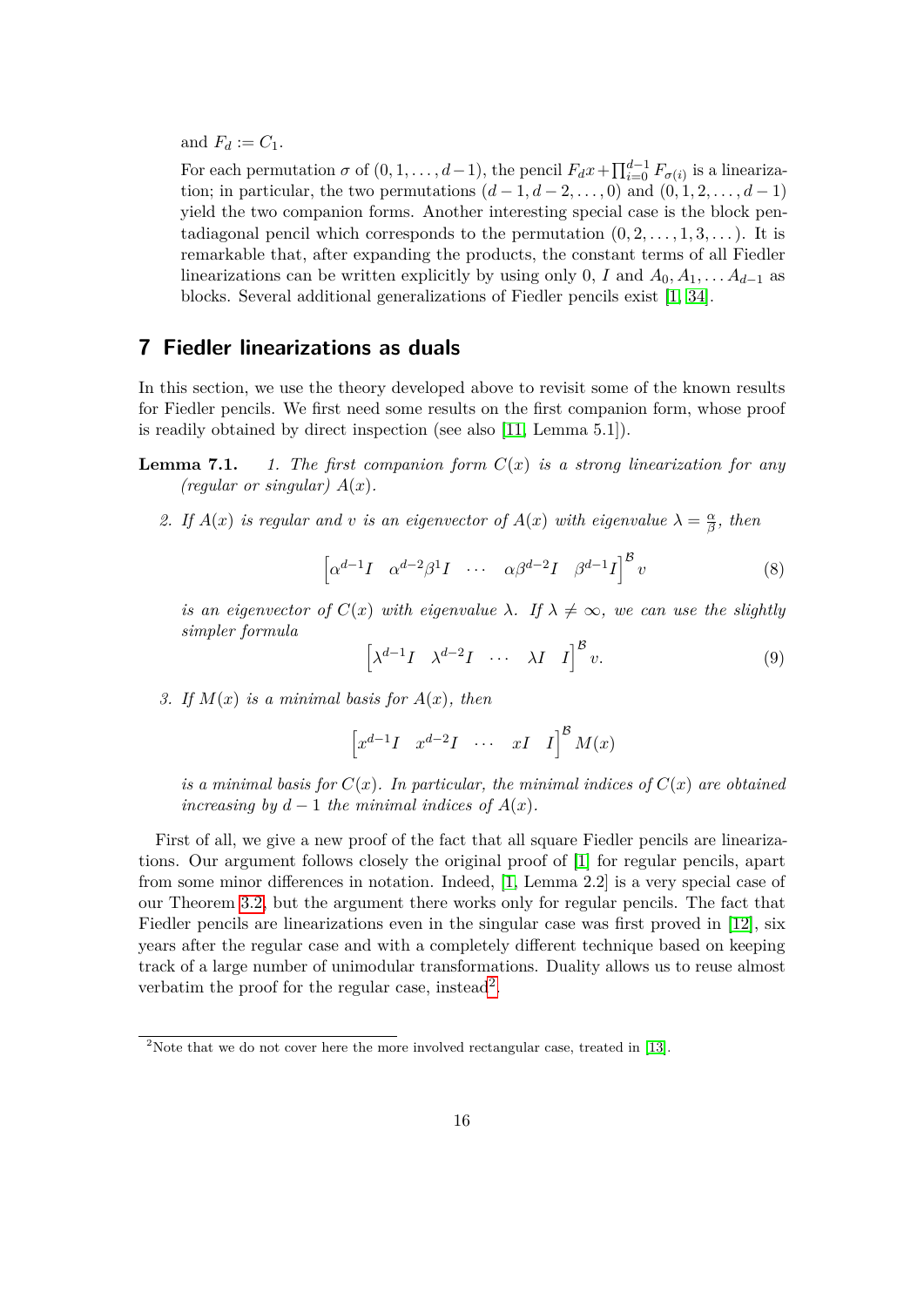**Theorem 7.2.** For a (possibly singular) matrix polynomial  $A(x) \in \mathbb{C}[x]^{n \times n}$ , all Fiedler *pencils are strong linearizations.*

*Proof.* For any  $j > i$ , we set  $F_{j:i} = F_{j-1}F_{j-2} \cdots F_i$  for short. Since  $F_i$  and  $F_j$  commute for any *i, j* with  $|i-j| > 1$ , we can always rearrange the product  $\prod_{i=0}^{d-1} F_{\sigma(i)}$  in the form

<span id="page-16-1"></span>
$$
F_{c_1:0}F_{c_2:c_1}F_{c_3:c_2}\cdots F_{c_{\Gamma}:c_{\Gamma-1}}F_{d:c_{\Gamma}},\tag{10}
$$

for a suitable sequence  $0 < c_1 < \cdots < c_{\Gamma} < d$ , with the only operation of changing the order of pairs of commuting matrices. One can see that  $c_1, \ldots, c_{\Gamma}$  are exactly the indices *i* such that  $\sigma(i-1) < \sigma(i)$  (i.e., *i* is a *consecution* [\[12\]](#page-25-10)).

We prove the following result by induction on  $\Gamma$ : all Fiedler pencils with  $\Gamma$  consecutions are strong linearizations for  $A(x)$ , and each of their right singular indices is greater than or equal to  $d-1-\Gamma$ .

If  $\Gamma = 0$ , then we have  $F_d x + F_{d-1} F_{d-2} \ldots F_0 = C(x)$ , the first companion form, so the result follows from Lemma [7.1.](#page-15-2)

Now, assuming that we have proved the result for a sequence  $c_2, c_3, \ldots, c_{\Gamma}$ , with  $\Gamma < d-1$ , we prepend an extra element  $c_1$  and prove it for the sequence  $c_1, c_2, c_3, \ldots, c_{\Gamma}$ . Let  $P = F_{c_1,0}$  and  $Q = F_{c_2,c_1}F_{c_3,c_2}F_{c_4,c_3}\cdots F_{d:c_{\Gamma}}$ ; the latter is nonsingular since all  $F_i$ for  $i \notin \{0, d\}$  are nonsingular. Note that *P* commutes with all terms in *Q* apart from  $F_{c_2:c_1}$ . Since  $F_{c_2:c_1}F_{c_1:0} = F_{c_2:0}$ , the Fiedler pencil  $F_dx + QP$  is the one associated to  $c_2, c_3, \ldots, c_{\Gamma}$ , which is a strong linearization by the inductive hypothesis. Moreover, also from the inductive hypothesis, it is column-minimal, since all its right minimal indices are greater than 0.

We premultiply this pencil by the nonsingular matrix  $Q^{-1}$ , to obtain  $R(x) := Q^{-1}F_d x +$ *P*, which is still a column-minimal strong linearization for  $A(x)$ . Now we claim that  $L(x) = F_d x + PQ$  is a left dual of  $R(x)$ . The first condition is verified since  $F_d$  and P commute, so we only need to check that rank row $(L) = dn$ . Due to the structure of  $F_d$ , for this to hold it is enough to prove that  $PQ$  has a  $n \times n$  identity block somewhere in its first block row. But, due to the structure of the involved matrices,  $F_{c_1:0}F_{c_2:c_1}F_{c_3:c_2}\cdots F_{c_{\Gamma}:c_{\Gamma-1}}$ has  $\begin{bmatrix} I & 0 & \dots & 0 \end{bmatrix}$  as its first block row, while  $F_{d:c_{\Gamma}}$  has an identity in the block in position  $(1, d - c_{\Gamma} + 1)$ .

Thus, by Theorem [3.1,](#page-4-1) the regular parts of the KCFs of  $L(x)$  and  $R(x)$  coincide, all the left minimal indices in  $L(x)$  are larger than those of  $R(x)$  by 1, and all its right minimal indices are smaller by 1. In particular, the number of left and right singular blocks is preserved. Hence, by Theorem [6.1,](#page-13-0)  $L(x)$  is a strong linearization for  $A(x)$ , too.  $\Box$ 

<span id="page-16-0"></span>**Corollary 7.3** ([\[12\]](#page-25-10)). Let  $r_1, r_2, \ldots, r_h$  be the right minimal indices of a matrix polynomial  $A(x) \in \mathbb{C}[x]_d^{n \times n}$ , and consider a Fiedler pencil  $F(x)$  with  $\Gamma$  consecutions associated with *A*(*x*)*.* Then, the right minimal indices of  $F(x)$  are  $r_1+(d-1-\Gamma), r_2+(d-1-\Gamma), \ldots, r_h+\Gamma$  $(d-1-\Gamma)$ .

*Proof.* In the proof of Theorem, to construct  $F(x)$  we start from  $C(x)$  which has right minimal indices  $r_1 + d - 1, r_2 + d - 1, \ldots, r_h + d - 1$ , and obtain  $F(x)$  after taking a left dual  $\Gamma \leq d-1$  times. Each of these times the right minimal indices are shortened by 1, hence by keeping track of their lengths we get the above result.  $\Box$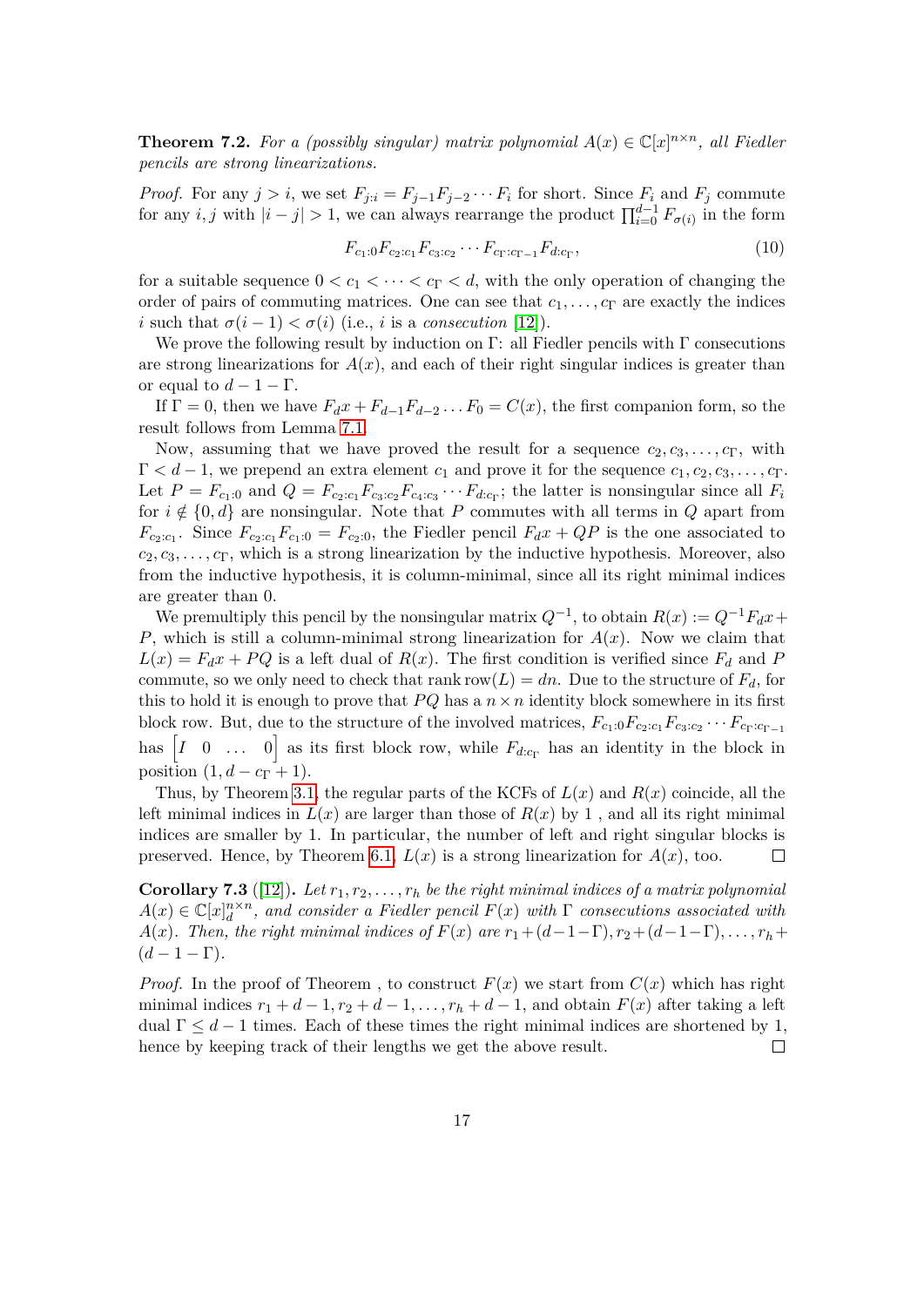Note that  $d-1-\Gamma$  is the number of *inversions*, i.e., indices  $i \in \{1, 2, ..., d-1\}$  which are not consecutions.

We can expand on the proof of Theorem to find a minimal basis for each Fiedler pencil explicitly.

<span id="page-17-0"></span>**Theorem 7.4.** *Consider the Fiedler pencil F*(*x*) *associated to a given permutation with consecutions*  $c_1, c_2, \ldots, c_{\Gamma}$ *, and let*  $T = F_{d,c}^{-1}$ *d*:*c*<sup>Γ</sup> *FdF −*1 *d*:*c*<sub>Γ−1</sub></sub>  $F_d \cdots F_{d:c}^{-1}$  $\int_{d:c_1}^{c-1} F_d$ *.* If  $M_C(x)$  is a right *minimal basis for the first companion form*  $C(x)$ *, then*  $M_F(x) = TM_C(x)$  *is a right minimal basis for*  $F(x)$ *.* 

*Proof.* Our plan is following the proof of Theorem [7](#page-16-0) and showing how right minimal bases change along the needed duality operations. The result is obvious if  $\Gamma = 0$ ; now, let us suppose that it holds for a permutation with consecutions  $c_2 < c_3 < \cdots < c_{\Gamma}$ and prove it for the same sequence with an additional consecution  $c_1 < c_2 < \cdots < c_{\Gamma}$ . Applying Theorem [3.4](#page-6-0) with  $(\gamma, \delta) = (1, 0)$ , we obtain that a right minimal basis for the new permutation is

$$
M_F(x) = (Q^{-1}F_d)F_{d:c_{\Gamma}}^{-1}F_dF_{d:c_{\Gamma-1}}^{-1}F_d \cdots F_{d:c_2}^{-1}F_dM_C(x),
$$

with  $Q = F_{c_2:c_1}F_{c_3:c_2}F_{c_4:c_3}\cdots F_{d:c_{\Gamma}}$  as in Theorem [7.](#page-16-0) Since each term  $F_{c_i:c_{i-1}}^{-1}$  appearing in  $Q^{-1}$  commutes with  $F_d$  and with all the terms  $F_{d,c}^{-1}$  $\int_{d:c_j}^{r-1}$  for  $j > i$ , we can reorder the factors to obtain

$$
M_F(x) = F_{d:c_{\Gamma}}^{-1} F_d(F_{c_{\Gamma}:c_{\Gamma-1}}^{-1} F_{d:c_{\Gamma}}^{-1}) F_d(F_{c_{\Gamma-1}:c_{\Gamma-2}}^{-1} F_{d:c_{\Gamma-1}}^{-1}) F_d \cdots (F_{c_2:c_1}^{-1} F_{d:c_2}^{-1}) F_d M_C(x)
$$
  
=  $F_{d:c_{\Gamma}}^{-1} F_d F_{d:c_{\Gamma-1}}^{-1} F_d F_{d:c_{\Gamma-2}}^{-1} F_d \cdots F_{d:c_1}^{-1} F_d M_C(x) = T.$ 

<span id="page-17-1"></span>**Corollary 7.5.** If  $M_A(x)$  is a minimal basis for  $A(x)$ , then a right minimal basis for  $F(x)$  *is*  $M_F(x) = T(x)M_A(x)$ *, where* 

$$
T(x) = T\left[x^{d-1}I \quad x^{d-2}I \quad \cdots \quad xI \quad I\right]^{\mathcal{B}}.
$$

Using the fact that

$$
F_{d:c_i}^{-1}F_d = \text{diag}\left(\begin{bmatrix} 0 & 0 & \cdots & A_d \\ -I & 0 & \cdots & A_{d-1} \\ \vdots & \ddots & \ddots & \vdots \\ 0 & \cdots & -I & A_{c_i} \end{bmatrix}, I\right),
$$

one can compute the product one factor at a time, starting from the right, and verify that this means that the *i*-th block of  $(-1)^{\Gamma}T(x)$  contains  $-x^{\mathcal{I}_i}(A_d x^{i-1} + A_{d-1}x^{i-2} +$  $\cdots + A_{d-i+1}$  if *i* is a consecution and  $x^{\mathcal{I}_i}I$  if *i* is an inversion, where  $\mathcal{I}_i$  is the number of inversions *j* with  $j \leq i$  — see for instance the example [11](#page-18-0) in the following. This is in agreement with the equivalent expression found in [\[12\]](#page-25-10), where the polynomials  $P_i(x) = A_d x^{i-1} + A_{d-1} x^{i-2} + \cdots + A_{d-i+1}$  are called *Horner shifts* of  $A(x)$ .

A similar result holds for Wong chains.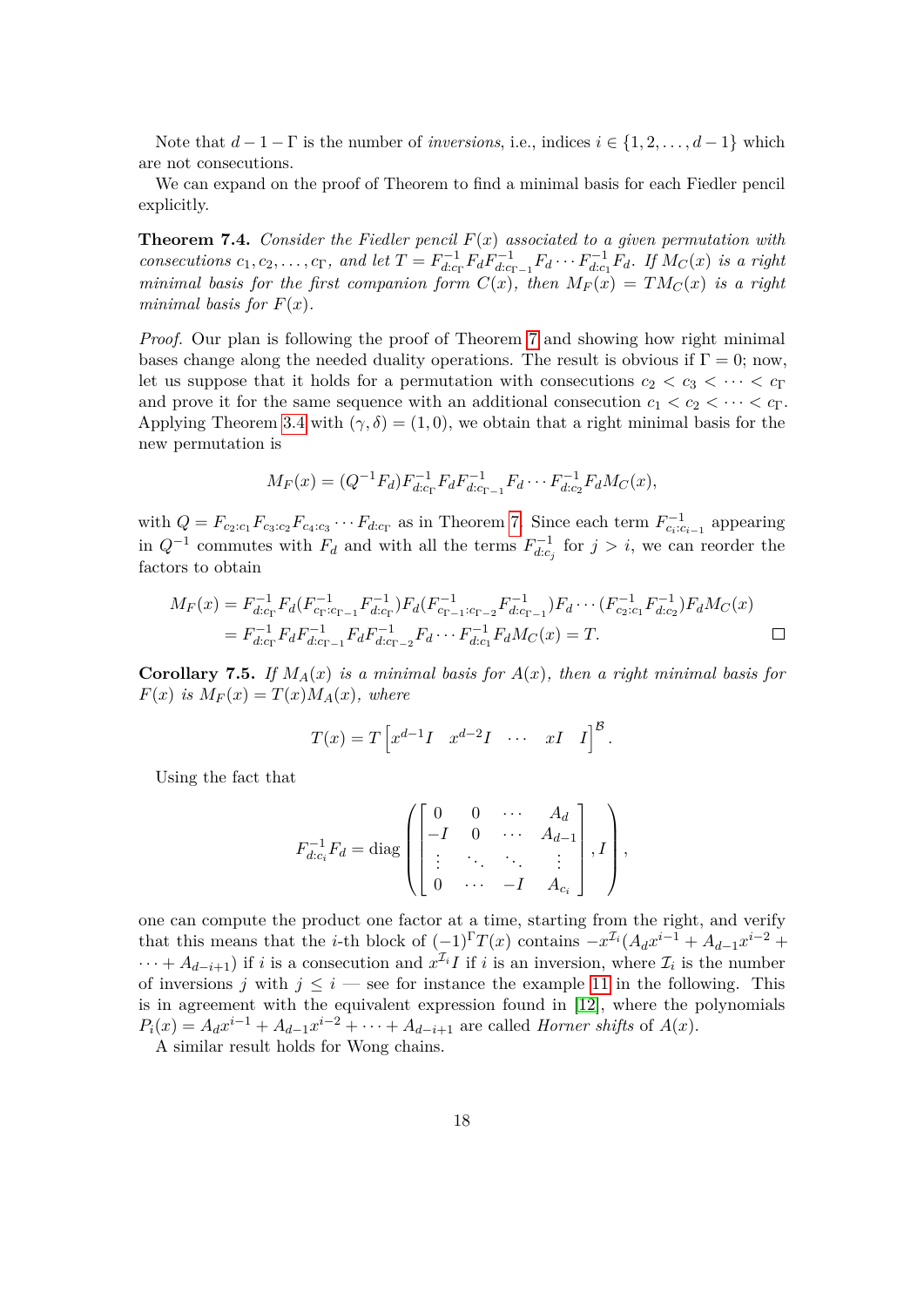**Theorem 7.6.** *Let*  $(W_i^{(\lambda)}$  $\hat{a}^{(\lambda)}_i$  *be the Wong chain attached to*  $\lambda \neq \infty$  *for the first companion form*  $C(x)$ *, and*  $(V_i^{(\lambda)}$  $\binom{n}{i}$  *i be the same Wong chain for a Fiedler pencil*  $F(x)$ *. Then,*  $V_i^{(\lambda)} = TW_i^{(\lambda)}$ .

*Proof.* Once again, we follow the proof of Theorem [7](#page-16-0) and show how the Wong chains change along the duality operations. Since we suppose  $\lambda \neq \infty$ , we can use  $(\gamma, \delta) = (1, 0)$ in Theorem [4.4,](#page-9-0) so the Wong chains are multiplied by  $Q^{-1}F_d$  at each duality, exactly like minimal bases. The same argument as in the proof of Theorem [7.4](#page-17-0) applies, and yields the same matrix *T*.  $\Box$ 

For a regular pencil,  $W_1^{(\lambda)}$  $I_1^{\left(\lambda\right)}$  is the subspace of all eigenvectors with eigenvalue  $\lambda$ . Hence, using [\(9\)](#page-15-3), we get the following result.

**Corollary 7.7.** If *v* is an eigenvector of eigenvalue  $\lambda \neq \infty$  for a regular matrix polynomial  $A(x)$ *, then the corrisponding eigenvector of*  $C(x)$  *is*  $T(\lambda)v$ *.* 

Once again, this agrees with the expressions in [\[12\]](#page-25-10). Our results on Wong chains, however, are more general and can be applied to defective eigenvalues and singular pencils as well.

With another choice of  $(\gamma, \delta)$ , we can obtain results with an excluded eigenvalue at 0 rather than *∞*.

<span id="page-18-1"></span>**Theorem 7.8.** *Let*  $(W_i^{(\lambda)}$  $\hat{I}_i^{(\lambda)}$ <sub>*i*</sub> *be the Wong chain attached to*  $\lambda \neq 0$  *for the first companion form*  $C(x)$ *, and*  $(V_i^{(\lambda)}$  $\sum_i^{(N)}(x_i)$  be the same Wong chain for a Fiedler pencil  $F(x)$ . Let  $T :=$  $F_{c_1:0}F_{c_2:0}\ldots F_{c_{\Gamma}:0}$ *. Then,*  $V_i^{(\lambda)} = \widetilde{T}W_i^{(\lambda)}$ *.* 

*Proof.* We use  $(\gamma, \delta) = (0, 1)$ , and proceed as in the previous cases. At each step, we premultiply  $F_{c_2:0}$ ...  $F_{c_1:0}$  by  $P = F_{c_1:0}$ , so the result is even easier to obtain.  $\Box$ 

**Example 7.9.** Consider the Fiedler linearization  $F_6x + F_0F_1F_3F_5F_2F_4$  [\[11,](#page-25-9) Examples 3.5] and subsequent ones. It has three consecutions in  $c_1 = 1, c_2 = 2, c_3 = 4$ . Therefore, its expression as in [\(10\)](#page-16-1) is  $F_6x + F_0F_1F_3F_2F_5F_4 = F_{1:0}F_{2:1}F_{4:2}F_{6:4}$ . By Corollary [7.5,](#page-17-1) a right minimal basis for it is given by  $T(x)M_A(x)$ , where  $M_A(x)$  is a minimal basis for *A*(*x*) and

<span id="page-18-0"></span>
$$
T(x) = \begin{bmatrix} x^2 I & xI & -xP_2(x) & I & -P_4(x) & -P_5(x) \end{bmatrix}^{\mathcal{B}}.
$$
 (11)

Similarly, all Wong chains with  $\lambda \neq \infty$  are obtained from those of  $A(x)$  by left multiplication by  $T(\lambda)$ . Obtaining an analogous result that includes  $\lambda = \infty$  with Theorem [7.8](#page-18-1) is not more complicated, but we have to move to the projective version with formula [\(8\)](#page-15-4). It turns out that all eigenvectors with  $\lambda = \frac{\alpha}{\beta}$  $\frac{\alpha}{\beta} \neq 0$  are recovered by left multiplication by  $\widetilde{T}(\alpha,\beta)$ , with

$$
\widetilde{T}(\alpha,\beta) = \begin{bmatrix} \alpha^5 I & \alpha^4 \beta I & \widetilde{P}_2(\alpha,\beta) & \alpha^3 \beta^2 I & \widetilde{P}_4(\alpha,\beta) & \widetilde{P}_5(\alpha,\beta) \end{bmatrix}.
$$
\n
$$
\beta) = \sum_{i=0}^{d-1-i} A_i \alpha^i \beta^{d-1-i}.
$$

and  $\widetilde{P}_i(\alpha, \beta) = \sum_{j=0}^{d-1-i}$  $\sum_{i=0}^{\infty}$ *iβ*

One can obtain a completely analogous set of results for the left eigenvectors and minimal bases, by starting with the second companion form and performing repeatedly right dualities, one for each inversion in the associated permutation.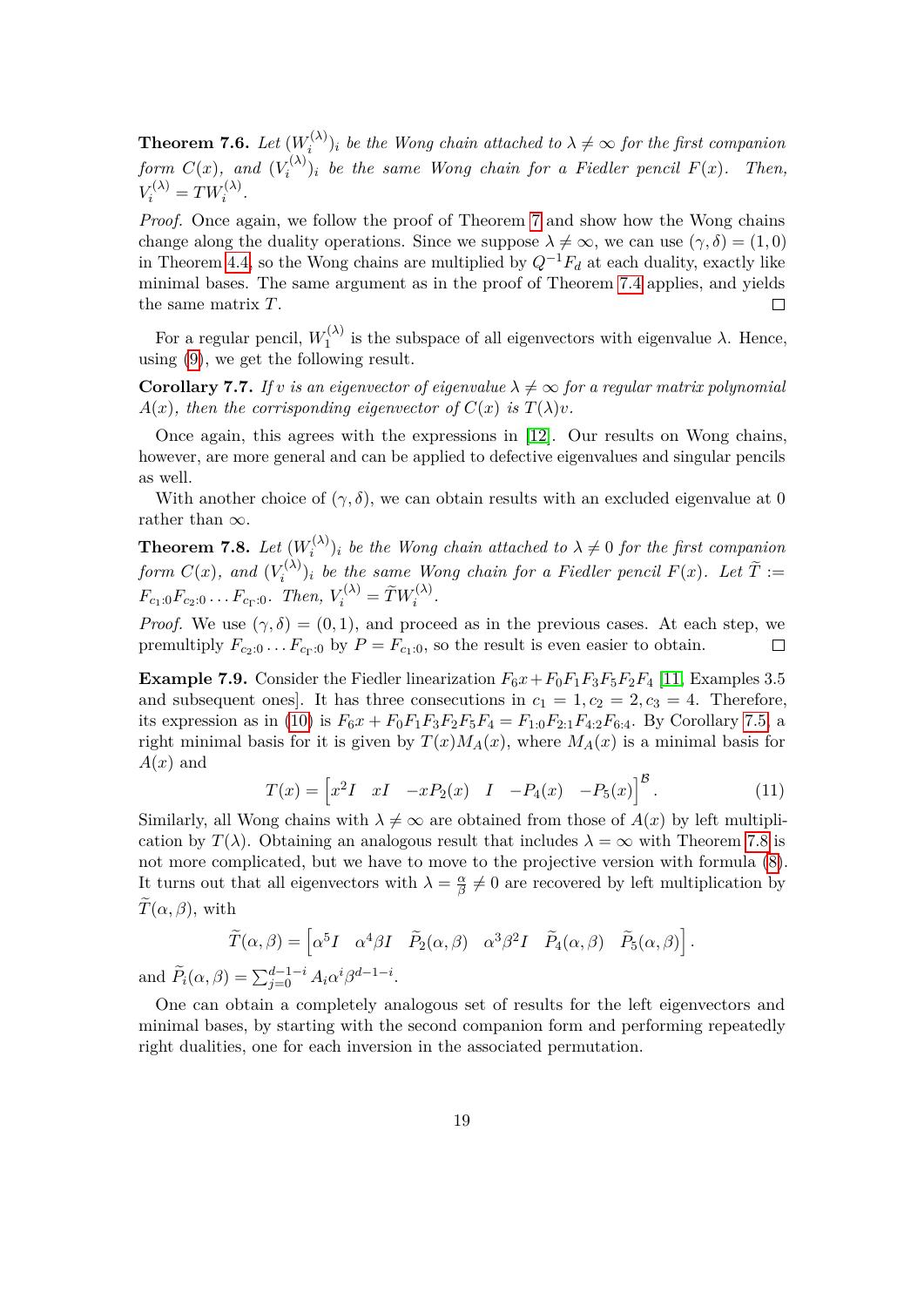### <span id="page-19-0"></span>**8 Duality and**  $\mathbb{L}_1$ **,**  $\mathbb{L}_2$  **linearization spaces**

Let us consider an  $n \times n$  matrix polynomial  $A(x)$  of grade d. In this section we study the space  $\mathbb{L}_1$  associated to  $A(x)$  and its connection with duality. An important pencil belonging to  $\mathbb{L}_1$  is the first companion form  $C(x)$ , defined as in [\(6\)](#page-14-2). Throughout this section, we denote by *B* any matrix whose columns form a basis of ker row(*A*), and we define  $\mu = \dim \text{coker} \, \text{row}(A)$ . Notice that the rank-nullity theorem implies that  $B \in \mathbb{C}^{(dn+n)\times (dn+\mu)}$ .

The following result holds (see also [\[22,](#page-26-0) Section 1.4.3]).

<span id="page-19-1"></span>**Proposition 8.1.** Let  $M(x) = \begin{bmatrix} 0_{dn,n} & -I_{dn} \end{bmatrix} x + \begin{bmatrix} I_{dn} & 0_{dn,n} \end{bmatrix}$ . The  $dn \times (dn + \mu)$  pencil  $D(x) = M(x)B$  *is a minimal right dual of*  $C(x)$ *.* 

*Proof.* It is straightforward to check that the structure of the first companion form gives rank row $(C) = dn - \mu$ . The matrix col(*M*) has full column rank, implying rank col(*D*) = rank  $B = dn + \mu$ . Thus, it suffices to verify that row $(C)J_{dn} \text{col}(D) = 0$ . To this goal, we notice that  $row(C)J_{dn} \text{col}(M) = \begin{bmatrix} row(A) \\ 0 \end{bmatrix}$ 1 , yielding the desired result since 0  $row(A)B = 0.$  $\Box$ 

We now give a sufficient condition for a pencil belonging to  $\mathbb{L}_1$  to be a linearization.

<span id="page-19-3"></span>**Theorem 8.2.** *Let*  $L(x) \in L_1(A)$  *be such that* rank row $(L) = dn - \mu$ *. Then,*  $L(x)$  *is a left dual of D*(*x*) *and a strong linearization.*

*Proof.* By definition,  $L(x)$  must satisfy [\(7\)](#page-14-1), which using the notation of Proposition [8.1](#page-19-1) can be rewritten as  $row(L)J_{dn}col(M) = (v \otimes I_n)row(A)$ . It follows immediately that row $(L)J_{dn}$  col $(D)$  = row $(L)J_{dn}$  col $(M)B = 0$ . Together with the rank condition in the hypothesis, this implies that  $L(x)$  is a left dual of  $D(x)$ . In particular,  $C(x)$  and  $L(x)$ have the same (finite and infinite) elementary divisors, and the same right minimal indices. Since  $L(x)$  is a square pencil, it has the same amount of left and right singular indices; in particular, this numbers coincide with those of  $C(x)$ , and thus  $L(x)$  is a strong linearization by Theorem [6.1.](#page-13-0)  $\Box$ 

This sufficient condition is weaker than the one of having full Z-rank, found in [\[11\]](#page-25-9). Indeed, the following inclusions hold for pencils in  $\mathbb{L}_1$ :

<span id="page-19-2"></span>*{*pencils with full Z-rank*} ⊂ {*left duals of *D*(*x*)*} ⊂ {*strong linearizations of *A*(*x*)*}.* (12)

Both inclusions are strict: the pencil in [\[11,](#page-25-9) Example 2] is an example of left dual of  $D(x)$ which has not full Z-rank, and the following example shows that the second inclusion is strict as well.

**Example 8.3.** Consider the matrix polynomial  $A(x) =$  $\sqrt{ }$  $\overline{\phantom{a}}$ 1 0 0 *x* 0 0 *x* <sup>2</sup> 0 0 1  $=: A_0 + A_1x + A_2x^2.$ 

 $A(x)$  has no elementary divisors, its left minimal indices are 1, 1, and its right minimal indices are 0*,* 0.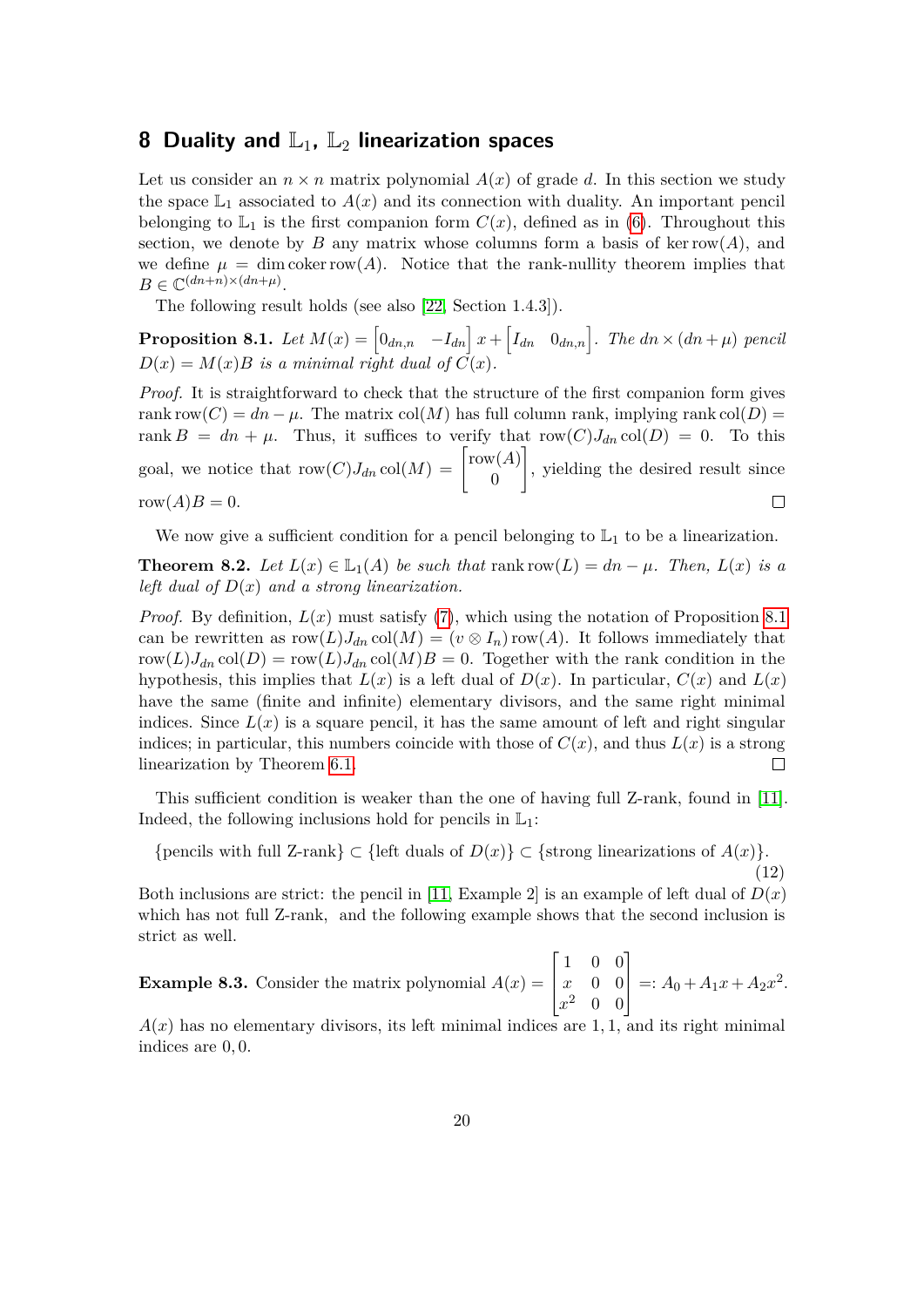The 6 *×* 6 pencil

$$
L(x) = \begin{bmatrix} A_2x - A_1 & 2A_1x + A_0 \ A & -Hx \end{bmatrix}, \text{ with } H = \begin{bmatrix} 0 & 0 & 0 \ 0 & 1 & 0 \ 0 & 0 & 1 \end{bmatrix},
$$

belongs to  $\mathbb{L}_1$ . It is a strong linearization of  $A(x)$  by Theorem [6.1:](#page-13-0) indeed, it has no elementary divisors and the dimension of its left and right kernels are 2.

The first companion form of  $A(x)$  has left minimal indices 1, 1; therefore, by Theo-rem [3.2,](#page-5-2)  $D(x)$  has left minimal indices 0,0, and all its left dual have left minimal indices 1, 1. However,  $L(x)$  has left minimal indices 0, 2, thus it cannot be a left dual of  $D(x)$ .

In the case of a regular  $A(x)$ , all the inclusions in [\(12\)](#page-19-2) become equalities:

**Theorem 8.4.** *Let*  $A(x) \in \mathbb{C}[x]_d^{n \times n}$  *be a regular matrix polynomial, and*  $L(x) \in \mathbb{L}_1$  *for the space*  $\mathbb{L}_1$  *constructed based on*  $A(x)$ *. Then, the following are equivalent:* 

- 1.  $L(x)$  *is a strong linearization of*  $A(x)$
- *2. L*(*x*) *has full Z-rank ,*
- *3. L*(*x*) *is regular,*
- 4.  $L(x)$  *is a left dual of*  $D(x)$ ,
- *5. L*(*x*) *is row-minimal.*

The first three equivalent conditions of the theorem appear already in [\[25\]](#page-26-2); here we add (4) and (5). The last condition (5) seems the simplest one to check in practice.

*Proof.* As said above, the equivalence between  $(1)$ ,  $(2)$  and  $(3)$  is from [\[25\]](#page-26-2). The arrows  $(5) \implies (4) \implies (1)$  do not require regularity of  $A(x)$ ; the first is the statement of Theorem [8.2,](#page-19-3) and the second is contained in its proof. It remains to prove  $(1) \implies (5)$ : if  $L(x)$  is a linearization of a regular matrix polynomial, by the last point of Theorem [6.1](#page-13-0) it has no left or right singular Kronecker blocks, hence in particular it has no  $K_{1,0}$  blocks and thus is row-minimal.  $\Box$ 

Analogous results concerning the link between  $\mathbb{L}_2(A)$  and the right duals of the left duals of the second companion form can be easily obtained by adapting the arguments used in this section.

# <span id="page-20-0"></span>**9 Linearizations and Möller-Stetter theorem**

The linearization  $D(x)$  described in Section [8](#page-19-0) can be introduced in an alternative way as the generalization of a construction that is used in commutative computational algebra to find the solution to (scalar) polynomial systems. While the theory developed so far is self-consistent, it is still interesting to investigate the link between the dual linearization  $D(x)$  and the Möller-Stetter theorem in algebraic geometry.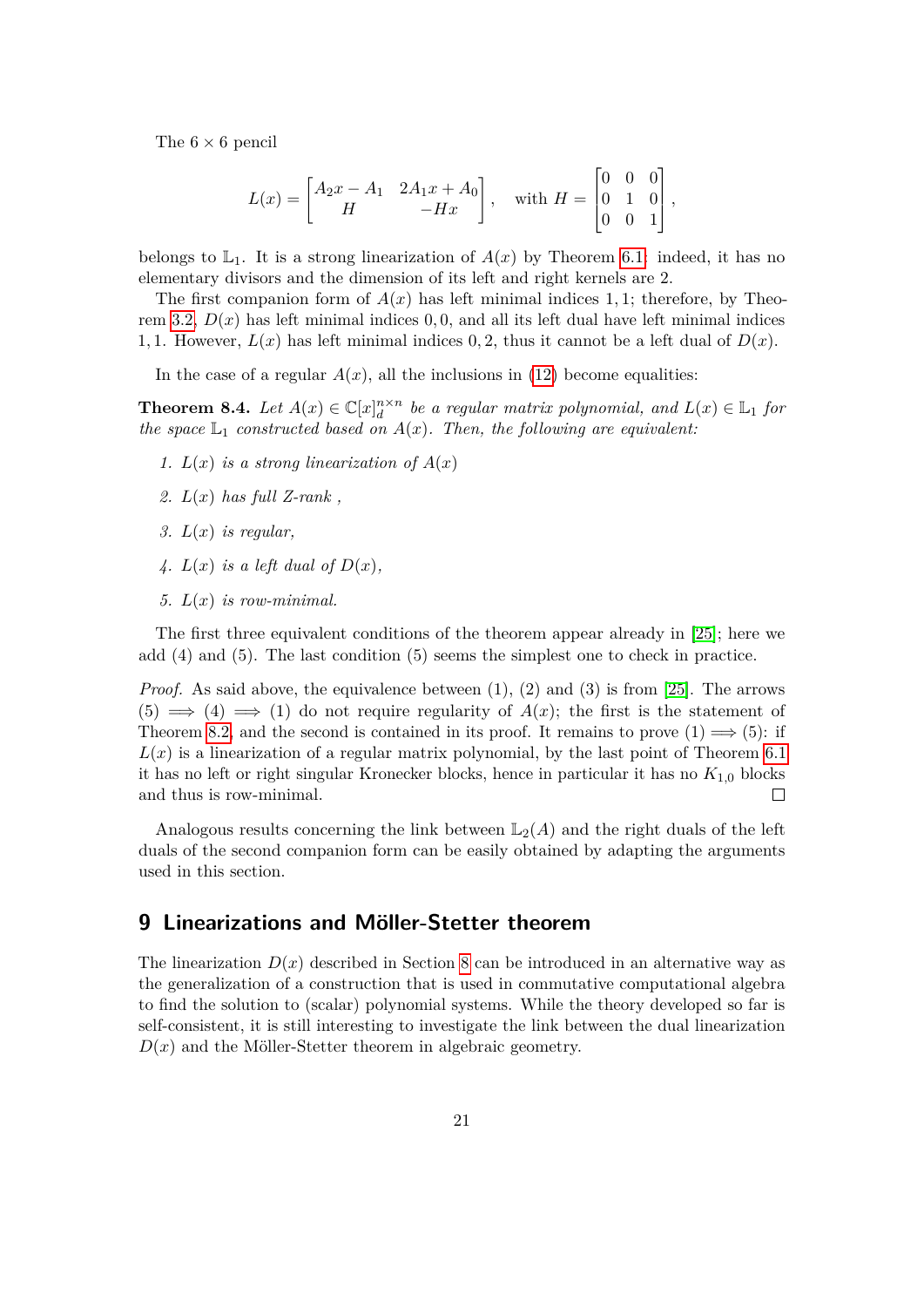In commutative algebra, a polynomial ideal  $I = (f_1, \ldots, f_k) \subseteq \mathbb{C}[x_1, \ldots, x_m]$  is called *zero-dimensional* if the system

$$
\begin{cases}\nf_1(x_1,\ldots,x_m) = 0 \\
\vdots \\
f_k(x_1,\ldots,x_m) = 0\n\end{cases}
$$

has only a finite number of solutions, or, equivalently [\[10,](#page-25-12) Finiteness Theorem, Section 2.5], if the quotient space  $\mathbb{C}[x_1,\ldots,x_m]/I$  is finite-dimensional. The elements of the quotient space are usually denoted by the notation  $[p] := \{q \in \mathbb{C}[x_1, \ldots, x_m] \mid q = p + r, r \in I\}.$ 

When this holds, we have the following result, which we present for simplicity in the case of univariate polynomials  $m = 1$  (see [\[10,](#page-25-12) Section 2.4] for the most general version).

**Theorem 9.1** (Möller–Stetter). Let  $f, g \in \mathbb{C}[x]$ , and denote by (f) the (principal) ideal *generated by f.* Consider the linear multiplication map  $M_g : \mathbb{C}[x]/(f) \rightarrow \mathbb{C}[x]/(f)$  *defined*  $as [p] \mapsto [pg]$ . When a basis of  $\mathbb{C}[x]/(f)$  is chosen, this map is represented by a matrix. Its *eigenvalues (counted with multiplicity) are the values of*  $g(x_i)$ *, where*  $x_i$  *are the solutions (counted with multiplicity)*  $x_i$  *of the polynomial equation*  $f = 0$ *.* 

Even though this stronger condition is usually not of interest in the commutative algebra applications, it is possible to prove that  $M_x$  is a linearization of the single polynomial equation  $f = 0$  that generates the ideal (*f* is essentially unique, as  $\mathbb{C}[x]$  is a PID). In fact, when *f* is monic and the monomial basis is chosen, the multiplication operator is the companion matrix of *f*.

We aim to generalize this result to polynomial matrices in order to produce linearizations. Let us consider the space of all row vector polynomials of grade *d*

$$
W := \mathbb{C}[x]_d^{1 \times n} = \left\{ \sum_{i=0}^k v_i x^i \mid v_i \in \mathbb{C}^{1 \times n} \text{ for all } i = 0, 1, ..., d \right\}.
$$

This space is isomorphic to  $\mathbb{C}^{(d+1)n}$ , via  $\mathcal{R}: v(x) \mapsto \text{row}(v)$ . For any row-minimal grade-*d* matrix polynomial  $A(x) \in \mathbb{C}[x]_d^{n \times n}$ , the rows of the matrix row(*A*) span an *n*-dimensional subspace *A* of  $\mathbb{C}^{(d+1)n}$ . It makes sense to consider its image under  $\mathcal{R}^{-1}$ . This is a subspace of *W*:

$$
rowid(A) := \mathcal{R}^{-1}(\mathcal{A}) = \{r(x) = r^T A(x) \mid r \in \mathbb{C}^n\} \subseteq W.
$$

The notation rowid( $A$ ) suggests that it will play the role of the "ideal generated by  $A(x)$ " in the Möller-Stetter theorem. More formally, we consider the quotient space  $Q := W/\text{rowid}(A)$ . The elements of  $Q$  are the equivalence classes  $[w(x)] := \{a(x) \in$  $W \mid a(x) = w(x) + r(x), r(x) \in \text{rowid}(A)$ . Acting with R we immediately obtain the corresponding quotient set  $\mathcal{R}(Q)$ , i.e., the set of the equivalence classes defined as  $[\text{row}(w(x))] := \{ a \in \mathbb{C}^{(d+1)n} \mid a^T = \text{row}(w(x)) + r^T \text{row}(A), r \in \mathbb{C}^n \}.$ 

<span id="page-21-0"></span>We can prove the following result.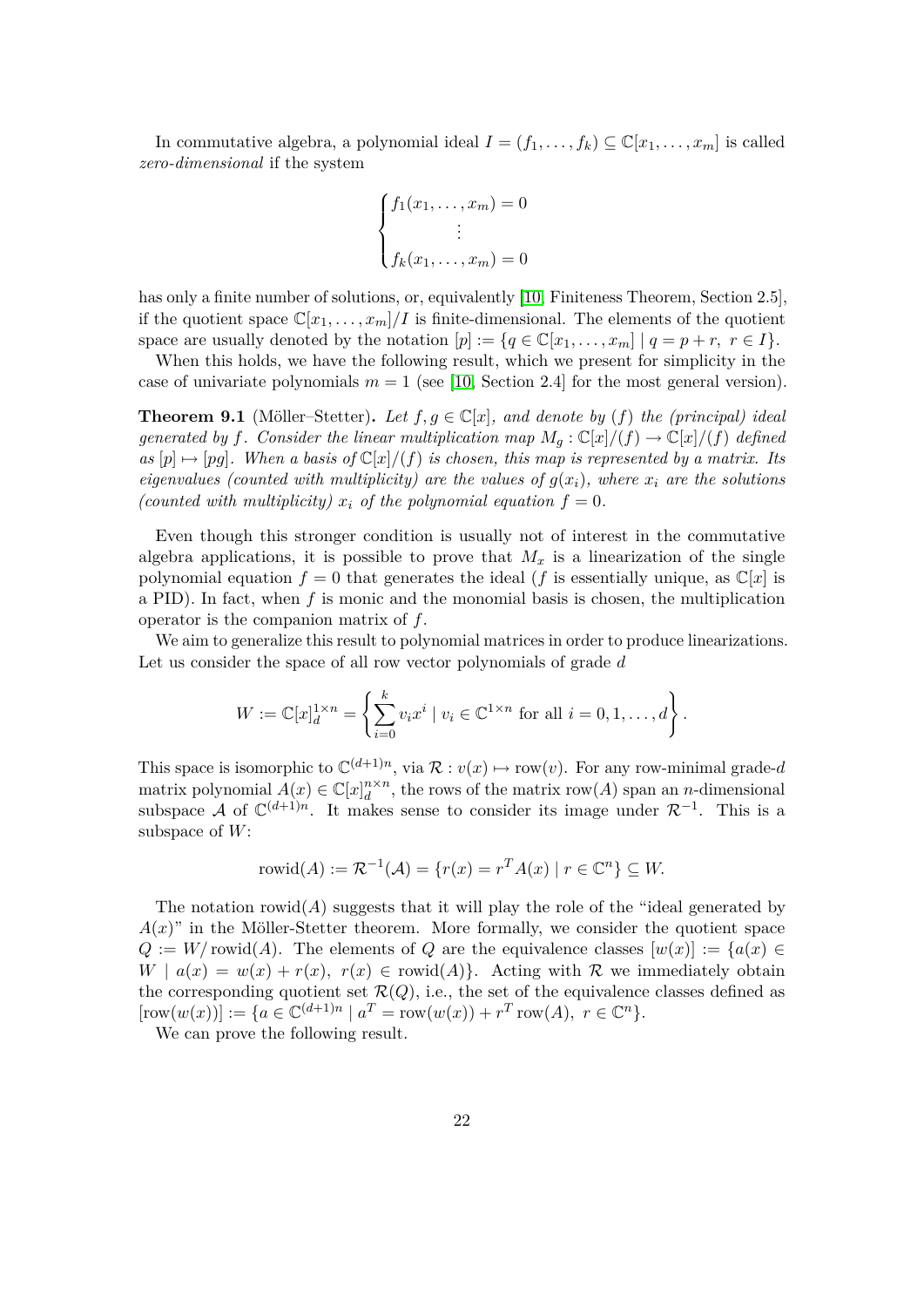**Theorem 9.2.** Let  $A(x) \in \mathbb{C}[x]_d^{n \times n}$  be a row-minimal matrix polynomial of grade *d*, *and B be a matrix whose columns form a basis for* ker row(*A*)*.* Let  $V := \mathbb{C}[x]_{d-1}^{1 \times n}$ ,  $W := \mathbb{C}[x]_d^{1 \times n}$ , and  $Q = W/\text{rowid}(A)$ . Let  $\overline{M}_x$  and  $\overline{M}_1$  be the maps "multiplication by *x" and "multiplication by 1" between the spaces V and Q, i.e.,*

$$
\overline{M}_x : V \to Q \quad v(x) \mapsto [xv(x)],
$$
  

$$
\overline{M}_1 : V \to Q \quad v(x) \mapsto [v(x)].
$$

*In suitable bases, it holds that*  $\overline{M}_x - \overline{M}_1 x = D(x)$ *, where*  $D(x) = M(x)B$  *is the linearization defined in Proposition [8.1.](#page-19-1)*

Since Theorem [8.1](#page-19-1) tells us that  $D(x)$  is a strong linearization, Theorem [9.2](#page-21-0) shows that  $M_x - M_1x$  has the same eigenvalues of the matrix polynomial  $A(x)$ , and thus it can be regarded as a generalization of the Möller-Stetter result to (univariate) matrix polynomials. We proceed with the proof.

*Proof.* The maps  $\overline{M}_x$  and  $\overline{M}_1$  can be represented as  $\pi \circ M_x$  and  $\pi \circ M_1$ , where

$$
M_x: V \to W \quad v(x) \mapsto xv(x),
$$
  

$$
M_1: V \to W \quad v(x) \mapsto v(x),
$$

and  $\pi : v(x) \mapsto [v(x)]$  is the projection onto the quotient space  $Q = W/\text{rowid}(A)$ . We use as bases of *V* and *W* the image of the canonical basis of  $\mathbb{C}^{dn}$  and  $\mathbb{C}^{(d+1)n}$  via the isomorphism  $\mathcal{R}$ ; in these bases,  $M_x$  and  $M_1$  are represented by right multiplication of row vectors by  $\begin{bmatrix} I_{dn} & 0_{dn\times n} \end{bmatrix}$  and  $\begin{bmatrix} 0_{dn\times n} & I_{dn} \end{bmatrix}$ , respectively. Now we need to choose a basis for  $Q$  and work out the matrix corresponding to  $\pi$ .

Thanks to the definition of *B*, the map  $v \mapsto vB$  (i.e., the action of *B* on row vectors) has kernel equal to A. Hence, by the first isomorphism theorem, its image is isomorphic to  $\mathbb{C}^{n(d+1)}/\mathcal{A}$ , which is itself isomorphic via R to  $W$  rowid  $A = Q$ . Therefore, the map  $v \mapsto vB$  passes to the quotient and becomes a projection onto *Q*.

To complete the proof, it now suffices to compose the two maps. We conclude that  $\left[I_{dn} \quad 0_{dn \times n}\right] B$  and  $\left[0_{dn \times n} \quad I_{dn}\right] B$  represent  $\overline{M}_x$  and  $\overline{M}_1$ .  $\Box$ 

# <span id="page-22-0"></span>**10 Constructing duals**

The relation  $L_1R_0 = L_0R_1$  has been studied estensively in the context of pencil arithmetic and inverse-free matrix iterative algorithms [\[2,](#page-24-0) [3,](#page-24-1) [9,](#page-25-1) [14,](#page-25-13) [27\]](#page-26-1). Two main techniques exist for constructing  $L_0, L_1$  starting from  $R_0, R_1$  (or vice versa).

**QR factorization** [\[22,](#page-26-0) Section 1.5.4.7], [\[2,](#page-24-0) [3,](#page-24-1) [27\]](#page-26-1) Construct the QR factorization

$$
col(R) = \begin{bmatrix} Q_{11} & Q_{12} \\ Q_{21} & Q_{22} \end{bmatrix} \begin{bmatrix} U \\ 0 \end{bmatrix},
$$

and take  $L_0 = Q_{12}^*$ ,  $L_1 = -Q_{22}^*$ . In practice, a QRP factorization should be used, since  $col(R)$  being close-to-rank-deficient is a concern here.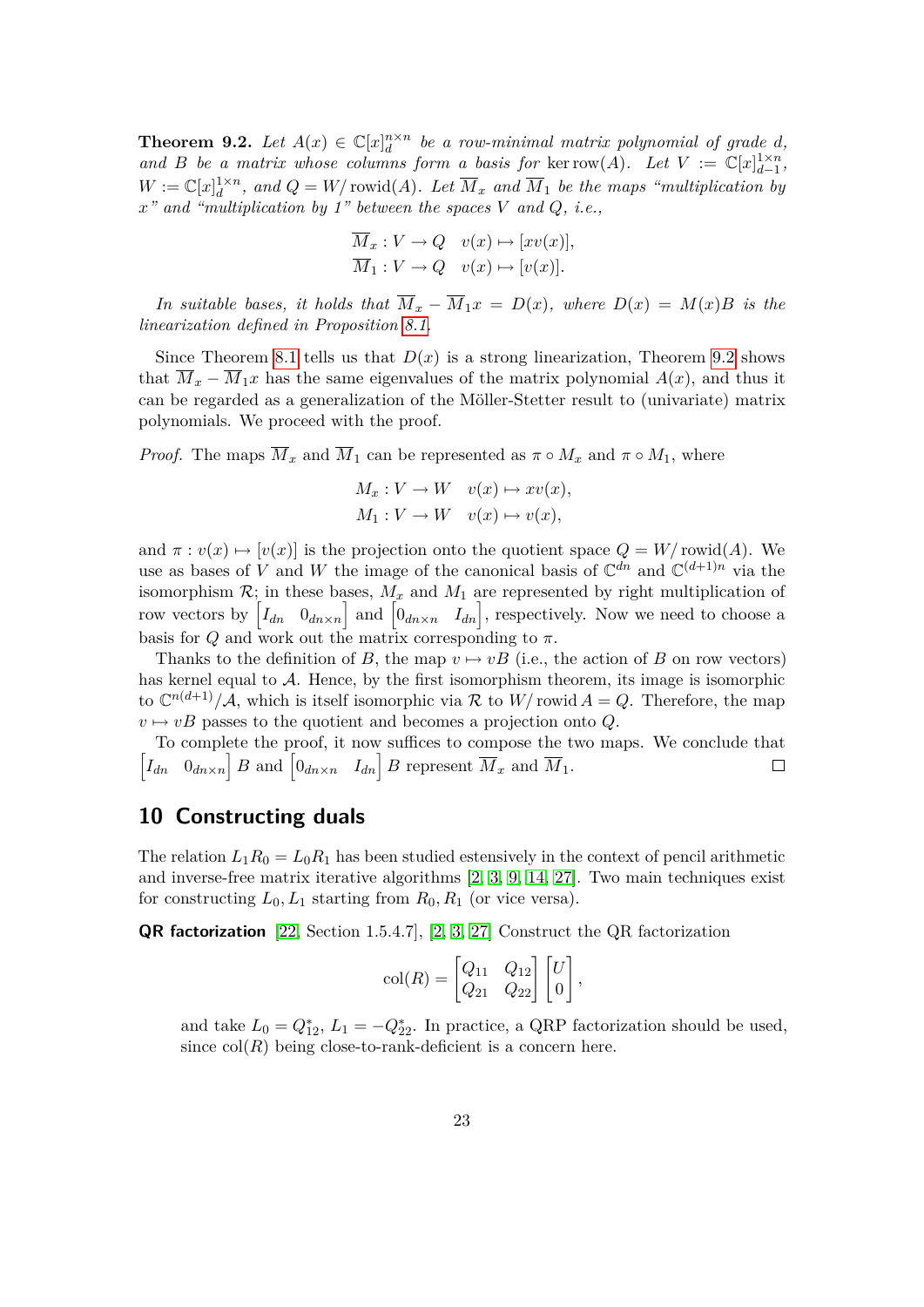**Enforcing an identity block** [\[9,](#page-25-1) [30\]](#page-26-13) Suppose that the identity matrix is a submatrix of col(*R*), for a pencil  $R \in \mathbb{C}^{n \times p}[x]$ . Then, we can select a permutation matrix  $\Pi \in \mathbb{C}^{2n \times 2n}$  and  $X \in \mathbb{C}^{(2n-p)\times p}$  such that

$$
col(R) = \Pi \begin{bmatrix} I_p \\ X \end{bmatrix}.
$$

Then, the identity

$$
0 = \left( \begin{bmatrix} -X & I_{2n-p} \end{bmatrix} \Pi^{-1} \right) \Pi \begin{bmatrix} I_p \\ X \end{bmatrix}
$$

holds, and thus we can choose

$$
\begin{bmatrix} L_0 & -L_1 \end{bmatrix} = \begin{bmatrix} -X & I_{2n-p} \end{bmatrix} \Pi^{-1}.
$$

Slightly generalizing, if a  $p \times p$  submatrix *Y* of col(*R*) is known to be nonsingular, we have

$$
col(R) = \Pi \begin{bmatrix} Y \\ Z \end{bmatrix} = \Pi \begin{bmatrix} I \\ ZY^{-1} \end{bmatrix} Y
$$

and thus

$$
\begin{bmatrix} L_0 & -L_1 \end{bmatrix} = \begin{bmatrix} -ZY^{-1} & I \end{bmatrix} \Pi^{-1}.
$$

**Example 10.1.** Let us start from the first companion form of a matrix polynomial with grade  $d = 3$ , for which

$$
row(C) = \begin{bmatrix} A_3 & & & \\ & -I & & \\ A_2 & A_1 & A_0 \\ I & & & \\ & I & & \end{bmatrix}
$$

The  $3n \times 3n$  matrix formed by the block rows number 2, 3 and 5 is nonsingular. Therefore, we choose a permutation Π that rearranges the block in the new order (5*,* 2*,* 3*,* 1*,* 4*,* 6). In this way,

$$
X = ZY^{-1} = \begin{bmatrix} A_3 & A_1 & A_0 \ A_2 & A_1 & A_0 \ I & & -I \end{bmatrix} \begin{bmatrix} I & & \\ & -I & \\ & & -I \end{bmatrix}^{-1},
$$

and

$$
\begin{bmatrix} L_0 & -L_1 \end{bmatrix} = \begin{bmatrix} -X & I \end{bmatrix} \Pi^{-1} = \begin{bmatrix} I & & & -A_3 & & \\ & A_1 & A_0 & I & -A_2 & \\ & I & & & I \end{bmatrix},
$$

which recovers a pencil belonging to a generalized Fiedler family [\[1,](#page-24-6) Example 2.5].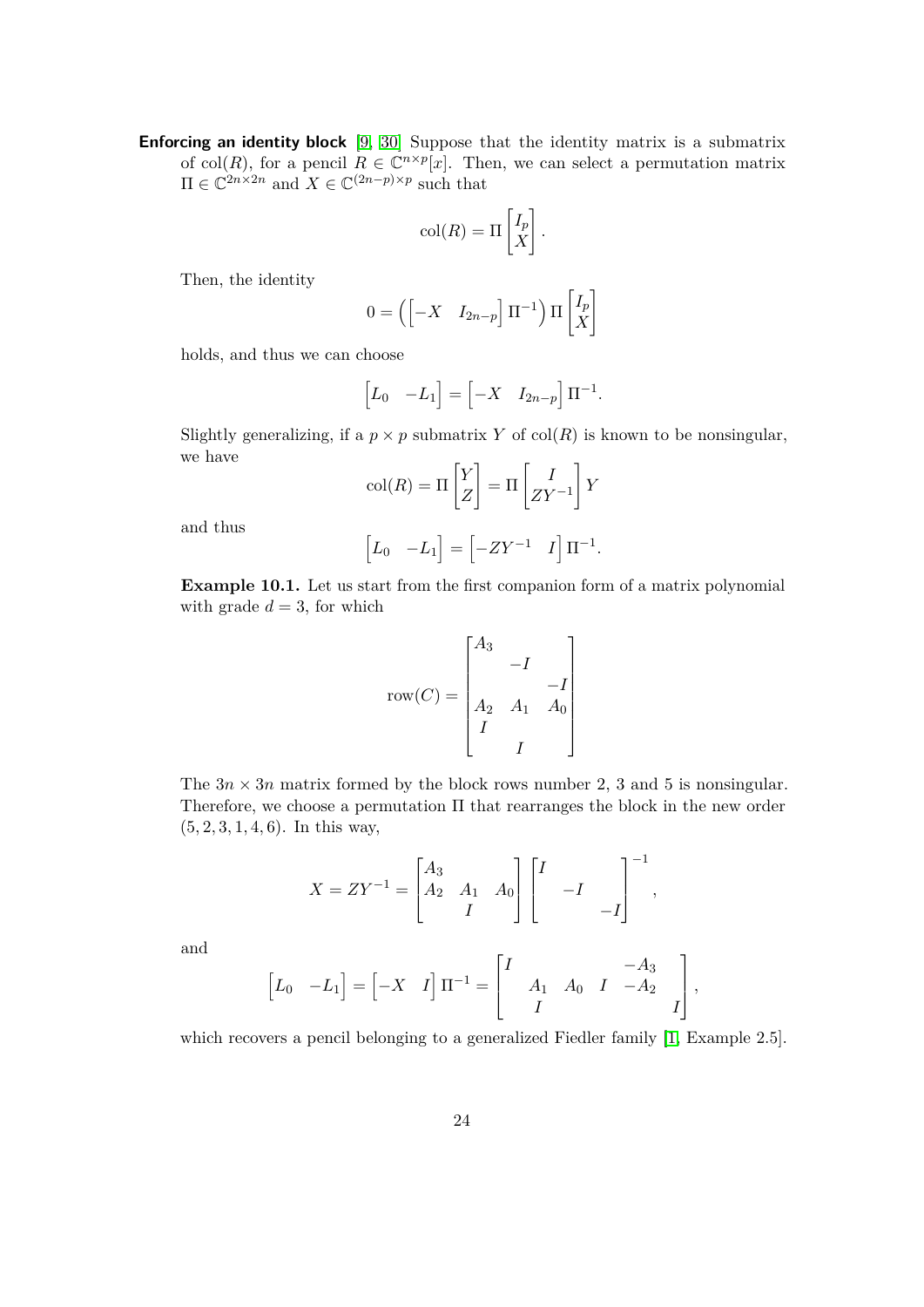# **11 Conclusions and acknowledgements**

In this paper, we brought some attention on the duality of matrix pencils and on Wong chains, two concepts which have been introduced in the past but whose use is not common in this research area. We have given several examples in the study of matrix pencils where these ideas give a more manageable framework. They have allowed us to derive new results and to simplify proofs of, and shed more light into, known properties. It remains to check if the more recent advances on rectangular Fiedler pencils [\[13\]](#page-25-11) can be embedded in the same framework; although in principle there are no major obstructions, there are some additional complications due to the varying dimensions of the blocks in their definition.

Moreover, we find the connection to the Möller-Stetter theorem a promising new point of view to look at linearizations. We are currently investigating other extensions of this approach, to see if it can be extended to a more systematic derivation.

We thank Nick Higham and Françoise Tisseur for useful comments and suggestions on an older version of this manuscript. We are grateful to two anonymous referees for their remarks that helped to improve the presentation.

We wish to thank Paul Van Dooren, who pointed out the paper [\[21\]](#page-25-4), and Froilán Dopico, who referred us to [\[22\]](#page-26-0). Indeed, we were initially unaware of the work by Kublanovskaya and collaborators, and we had derived independently many of these theoretical results before realizing they were already known to these authors.

### **References**

- <span id="page-24-6"></span>[1] E. N. Antoniou and S. Vologiannidis. A new family of companion forms of polynomial matrices. *Electron. J. Linear Algebra*, 11:78–87 (electronic), 2004.
- <span id="page-24-0"></span>[2] Zhaojun Bai, James Demmel, and Ming Gu. An inverse free parallel spectral divide and conquer algorithm for nonsymmetric eigenproblems. *Numer. Math.*, 76(3):279–308, 1997.
- <span id="page-24-1"></span>[3] Peter Benner and Ralph Byers. An arithmetic for matrix pencils: theory and new algorithms. *Numer. Math.*, 103(4):539–573, 2006.
- <span id="page-24-3"></span>[4] Thomas Berger, Achim Ilchmann, and Stephan Trenn. The quasi-Weierstraß form for regular matrix pencils. *Linear Algebra Appl.*, 436(10):4052–4069, 2012.
- <span id="page-24-4"></span>[5] Thomas Berger and Stephan Trenn. The quasi-Kronecker form for matrix pencils. *SIAM J. Matrix Anal. Appl.*, 33(2):336–368, 2012.
- <span id="page-24-5"></span>[6] Thomas Berger and Stephan Trenn. Addition to "The quasi-Kronecker form for matrix pencils" [\[5\]](#page-24-4). *SIAM J. Matrix Anal. Appl.*, 34(1):94–101, 2013.
- <span id="page-24-2"></span>[7] Dennis S. Bernstein. *Matrix mathematics*. Princeton University Press, Princeton, NJ, second edition, 2009. Theory, facts, and formulas.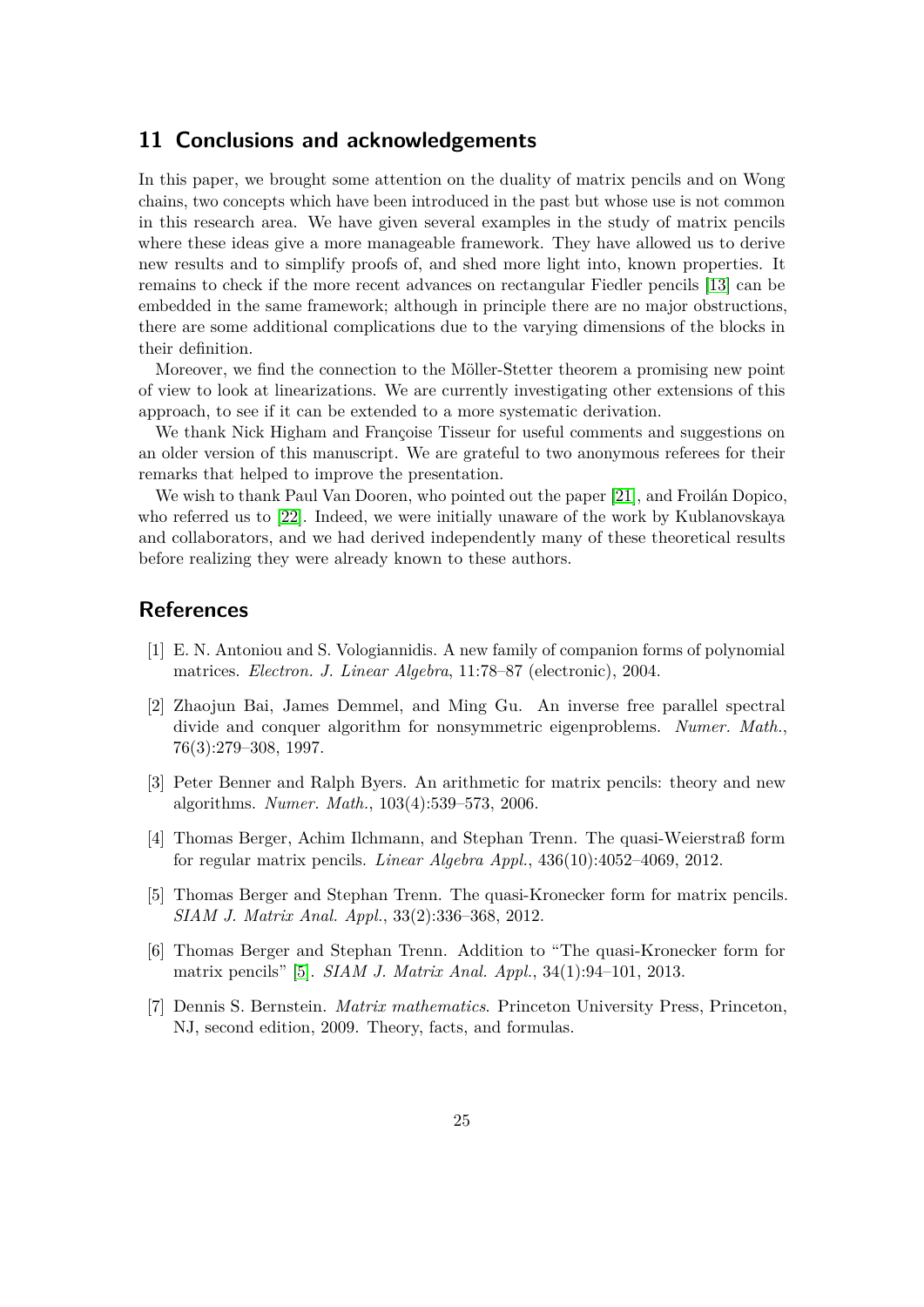- <span id="page-25-5"></span>[8] Timo Betcke, Nicholas J. Higham, Volker Mehrmann, Christian Schröder, and Françoise Tisseur. NLEVP: a collection of nonlinear eigenvalue problems. *ACM Trans. Math. Software*, 39(2):Art. 7, 28, 2013.
- <span id="page-25-1"></span>[9] E. K.-W. Chu, H.-Y. Fan, and W.-W. Lin. A structure-preserving doubling algorithm for continuous-time algebraic Riccati equations. *Linear Algebra Appl.*, 396:55–80, 2005.
- <span id="page-25-12"></span>[10] David A. Cox, John Little, and Donal O'Shea. *Using algebraic geometry*, volume 185 of *Graduate Texts in Mathematics*. Springer, New York, second edition, 2005.
- <span id="page-25-9"></span>[11] Fernando De Terán, Froilán M. Dopico, and D. Steven Mackey. Linearizations of singular matrix polynomials and the recovery of minimal indices. *Electron. J. Linear Algebra*, 18:371–402, 2009.
- <span id="page-25-10"></span>[12] Fernando De Terán, Froilán M. Dopico, and D. Steven Mackey. Fiedler companion linearizations and the recovery of minimal indices. *SIAM J. Matrix Anal. Appl.*, 31(4):2181–2204, 2009/10.
- <span id="page-25-11"></span>[13] Fernando De Terán, Froilán M. Dopico, and D. Steven Mackey. Fiedler companion linearizations for rectangular matrix polynomials. *Linear Algebra Appl.*, 437(3):957– 991, 2012.
- <span id="page-25-13"></span>[14] James Demmel, Ioana Dumitriu, and Olga Holtz. Fast linear algebra is stable. *Numer. Math.*, 108(1):59–91, 2007.
- <span id="page-25-3"></span>[15] G. David Forney Jr. Minimal bases of rational vector spaces, with applications to multivariable linear systems. *SIAM J. Control*, 13:493–520, 1975.
- <span id="page-25-0"></span>[16] F. R. Gantmacher. *The theory of matrices. Vol. 1*. AMS Chelsea Publishing, Providence, RI, 1998. Translated from the Russian by K. A. Hirsch, Reprint of the 1959 translation.
- <span id="page-25-8"></span>[17] I. Gohberg, M. A. Kaashoek, and P. Lancaster. General theory of regular matrix polynomials and band Toeplitz operators. *Integral Equations Operator Theory*, 11(6):776–882, 1988.
- <span id="page-25-6"></span>[18] Israel Gohberg, Peter Lancaster, and Leiba Rodman. *Indefinite linear algebra and applications*. Birkhäuser Verlag, Basel, 2005.
- <span id="page-25-2"></span>[19] Israel Gohberg, Peter Lancaster, and Leiba Rodman. *Matrix polynomials. Reprint of the 1982 original.* Society for Industrial and Applied Mathematics (SIAM), 2009.
- <span id="page-25-7"></span>[20] Tadeusz Kaczorek. *Polynomial and rational matrices*. Communications and Control Engineering Series. Springer-Verlag London Ltd., London, 2007. Applications in dynamical systems theory.
- <span id="page-25-4"></span>[21] V. N. Kublanovskaya. The ab-algorithm and its modifications for spectral problems of linear pencils of matrices. *Numer. Math.*, 43:329–342, 1984.